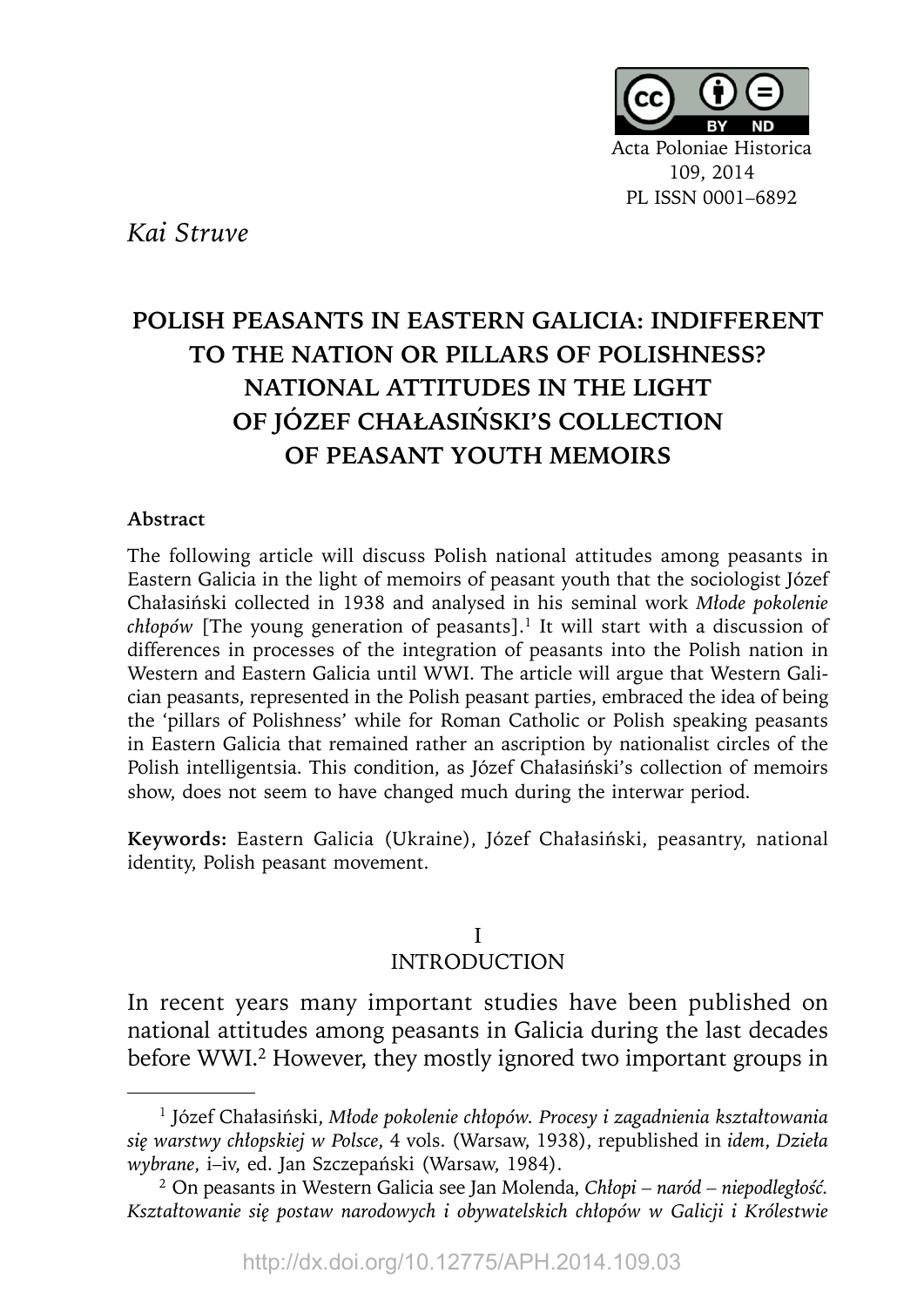Eastern Galicia, the 'Mazurians', as the Polish speaking and Roman Catholic peasants in Eastern Galicia usually were called, and the *latynnyky*, Ukrainian speaking peasants of Roman-Catholic religious denomination. Several hundred thousand villagers belonged to these groups. They have been largely ignored both in research on the period before WWI as well as in research on the interwar period.<sup>3</sup> The following article does not aim at a comprehensive treatment of the developments among these groups, but offers, based on an analysis of different paths of political change in Western and Eastern Galicia before WWI, an explanation for differences in Chałasiński's findings on social and political attitudes among the generation of younger peasants in Eastern Galicia and in other parts of Poland. Chałasiński's collection of memoirs is one of the rare sources from the period before WWII where members of these groups within the rural population of Eastern Galicia present their own views.

#### II

## PEASANTS VS. POLISH AND RUTHENIAN NATIONAL POLITICS IN AUSTRIAN GALICIA

On the eve of WWI rural society in Galicia was structured to a high degree according to national differences. Virtually all relevant political,

38

*Polskim w przededniu odrodzenia Polski* (Warsaw, 1999); Keely Stauter-Halsted, *The Nation in the Village: The Genesis of Peasant National Identity in Austrian Poland, 1848–1914* (Ithaca, 2001); Michał Łuczewski, *Odwieczny naród. Polak i katolik*  w Żmiącej (Monografie Fundacji na Rzecz Nauki Polskiej, Toruń, 2012); on Eastern Galicia John-Paul Himka, *Galician Villagers and the Ukrainian National Movement in the Nineteenth Century* (Houndmills, 1988); Andriy Zayarnyuk, *Framing the Ukrainian Peasantry in Habsburg Galicia, 1846–1914* (Toronto, 2013). My own study attempts to compare attitudes towards and the integration of peasants into the Polish and Ruthenian movements, see Kai Struve, *Bauern und Nation in Galizien. Über Zugehörigkeit und soziale Emanzipation im 19. Jahrhundert* (Schriften des Simon-Dubnow-Instituts, 4, Göttingen, 2005).

<sup>3</sup> Some information on these groups can be found in Czesław Partacz, *Od Badeniego do Potockiego. Stosunki polsko-ukraińskie w Galicji w latach 1888–1908*  (Toruń, 1996), 172–85; see also *idem*, 'Stosunki religijne w Galicji Wschodniej. Rusini-łacinnicy i Polacy-greko-katolicy', *Rocznik Przemyski*, xxviii (1991/1992), 123–47. For a discussion of the number of villagers belonging to these groups see below. A third group, that had some, though usually weaker connections to Polish identity, were peasants whose ancestors had belonged to the Polish gentry, the *szlachta*. On that group see fn. 54.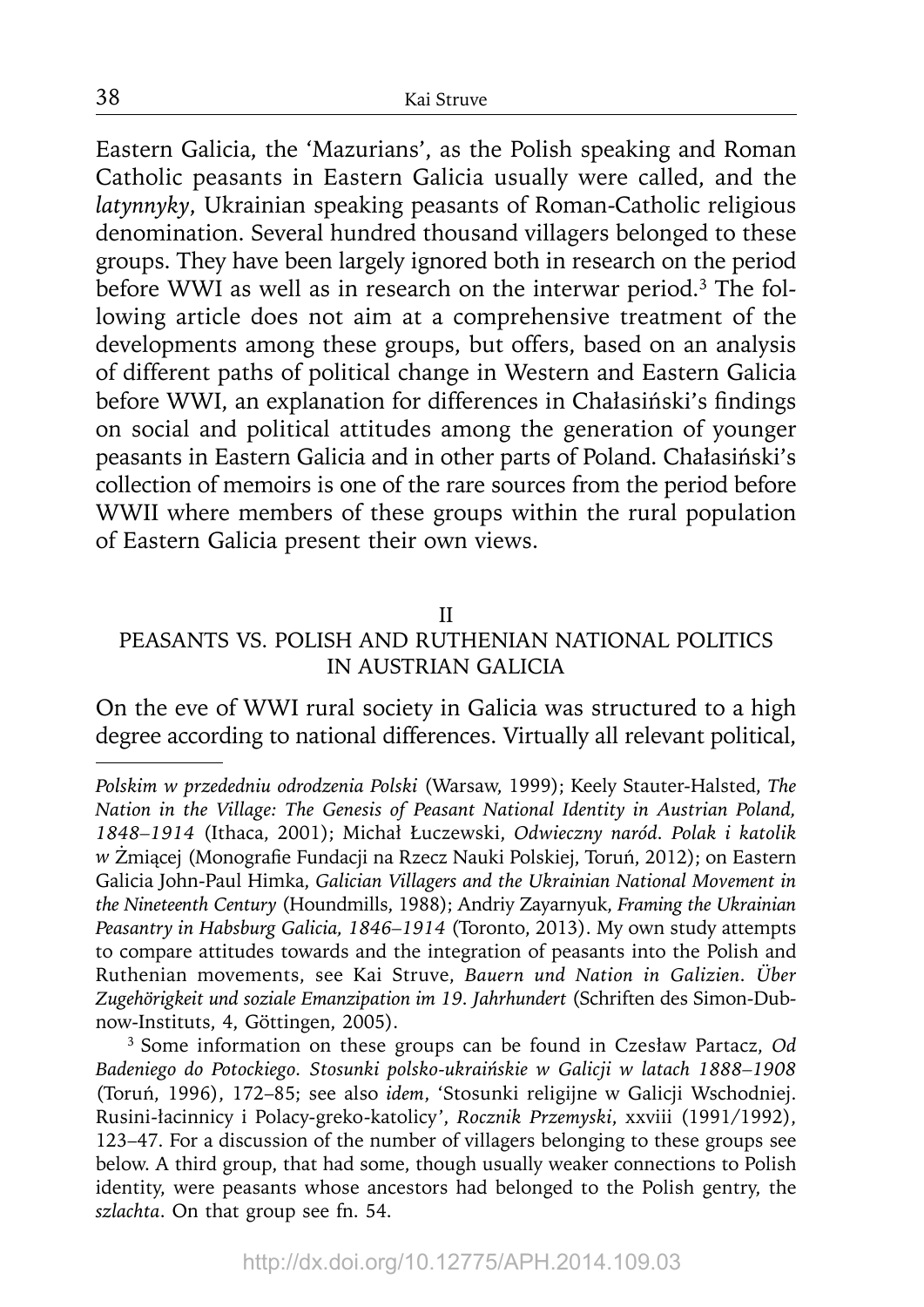economic, and cultural organisations that were active in the villages had assigned themselves national tasks or saw their activities as a part of competing national projects, i.e. the strengthening of the Polish or Ruthenian nation.<sup>4</sup> However, this did not mean that all villagers shared strong national identifications. For the large majority of the rural population religious affiliations and their social identity as peasants remained much more significant.<sup>5</sup>

Nevertheless, on the eve of WWI, there existed in nearly every village local branches of some countrywide national organisations. In many villages there were several of them.6 Among the Ruthenians of Eastern Galicia these were mostly reading rooms of the *Prosvita* or Kachkovs'kyĭ Societies, cooperatives or branches of *Sil's'ky*ĭ *Hospodar*, an organisation intended to improve the agricultural methods of peasants. In Western Galicia many Agrarian Circles of the Polish Association of Agrarian Circles (*Towarzystwo Kółek Rolniczych*, TKR)

<sup>4</sup> In the article the term 'Ruthenians' (Ukr. *Rusyny*; Polish *Rusini*; German *Ruthenen*) will be used for the period before WWI instead of 'Ukrainians'. This is based on the fact that until that period two major directions competed for support among the Ruthenians, i.e. the people belonging to the Greek-Catholic denomination, the *rus'ka vira* (Ruthenian belief), about how to understand their national identity as separate from the Polish one. Except for the Ukrainophile direction there was a strong Russophile one that considered the Ruthenians being a part of the Russian nation. Though already in a minority positions since the last decade of the 19th century, it was only after WWI and the Bolshevik revolution in Russia that the Russophiles became a marginal group in Eastern Galicia. Therefore, it seems to be inappropriate to use the term 'Ukrainian' that the Ukrainophiles had propagated as replacement of 'Ruthenian' already since the end of the 19th century in such a sense before the period after WWI. On the different national directions among the Ruthenians of Eastern Galicia see John-Paul Himka, 'The Construction of Nationality in Galician Rus': Icarian Flights in Almost All Directions', in Ronald Grigor Suny and Michael D. Kennedy (eds.), *Intellectuals and the Articulation of the Nation* (Ann Arbor, 1999), 109–64.

<sup>&</sup>lt;sup>5</sup> The following section on Galicia before the WWI summarises results of my study *Bauern und Nation.*

<sup>&</sup>lt;sup>6</sup> The inclusion of the villagers in modern, functional organisations that breached the isolation of the villages had reached a substantial level in the years before WWI. In their seminal study, *The Polish Peasant in Europe and America*, William I. Thomas and Florian Znaniecki described this as the way the national integration of the peasant population took place, see *iidem*, *The Polish Peasant in Europe and America: Monograph of an Immigrant Group*, 5 vols. (Boston, 1918–20), iv, pp. VIII–XII.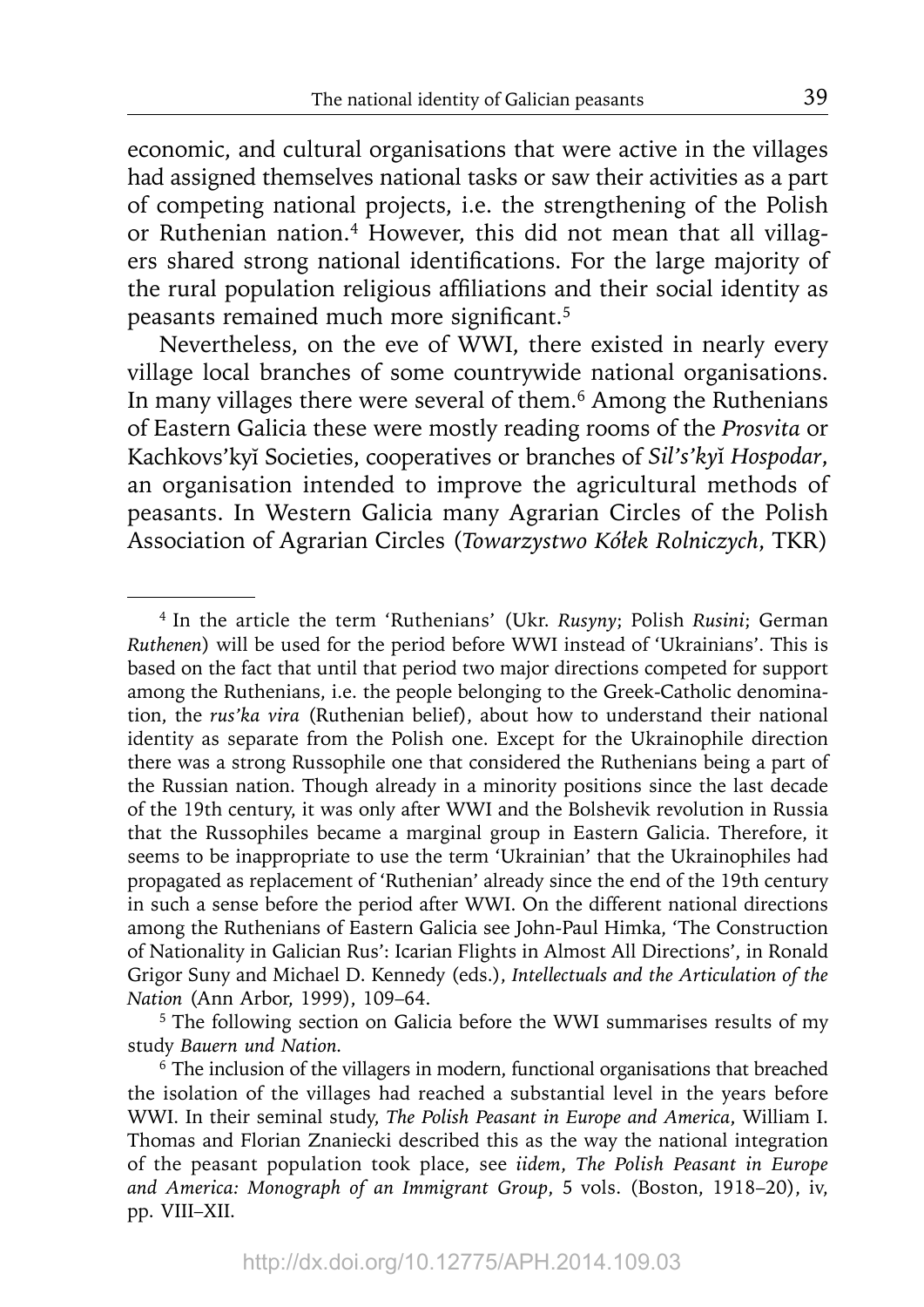had been established (and some also in Eastern Galicia).<sup>7</sup> Several Polish organisations had been founded that should work for the improvement of the rural population's education. But except for the Society for Elementary Schools (*Towarzystwo Szkoły Ludowej*, TSL) during the last decade before  $WWI - I$  will discuss the specific features of this organisation below – all these organisations remained of a rather limited significance in rural areas of Eastern Galicia. This is especially striking when compared with the Ruthenian *Prosvita* and Kachkovs'kyĭ Societies.8

The main reason for this fact was mistrust and social distance between the Polish educated circles and the peasants that originated from the times of serfdom. Apparently, all social organisations as well as political parties of a countrywide significance that were active in rural areas could not develop and persist for longer periods without cooperation of both circles of the educated strata and peasants. The reason why since the 1870s and 1880s Ruthenian organisations spread more successfully than their Polish counterparts seems to have been that mistrust and fear both on the side of the intelligentsia and on the side of the peasants were smaller though they also existed. On the one hand, the Greek-Catholic peasants saw, based on a shared religious identity, attempts of the Ruthenian intelligentsia to establish reading rooms in the villages and to organise them politically to a higher degree as a positive, supportive endeavour that corresponded with their interests. On the other hand, the Ruthenian intelligentsia did not fear to the same degree as the Polish one independent political and social activism of the peasants. In fact, Ruthenian political parties could hope to win parliamentary seats only with active support of peasant voters against Polish competitors. Different forms of organisation reflected this difference in attitude.<sup>9</sup>

The Kachkovs'kyĭ Society was designed from its inception in 1874 as an organisation that should attract a large peasant membership with full membership rights. The *Prosvita* Society that had been founded already in 1868 changed its statutes in 1877 accordingly under the impression of the larger success of the Kachkovs'kyĭ

<sup>7</sup> On the Agrarian Circles also Antoni Gurnicz, *Kółka rolnicze w Galicji. Studium społeczno-ekonomiczne* (Warsaw, 1967).

<sup>8</sup> Struve, *Bauern und Nation*, 125–90.

<sup>&</sup>lt;sup>9</sup> For a comparison of Polish and Ruthenian political parties that tried to organise and represent the peasants, *ibidem*, 191–283.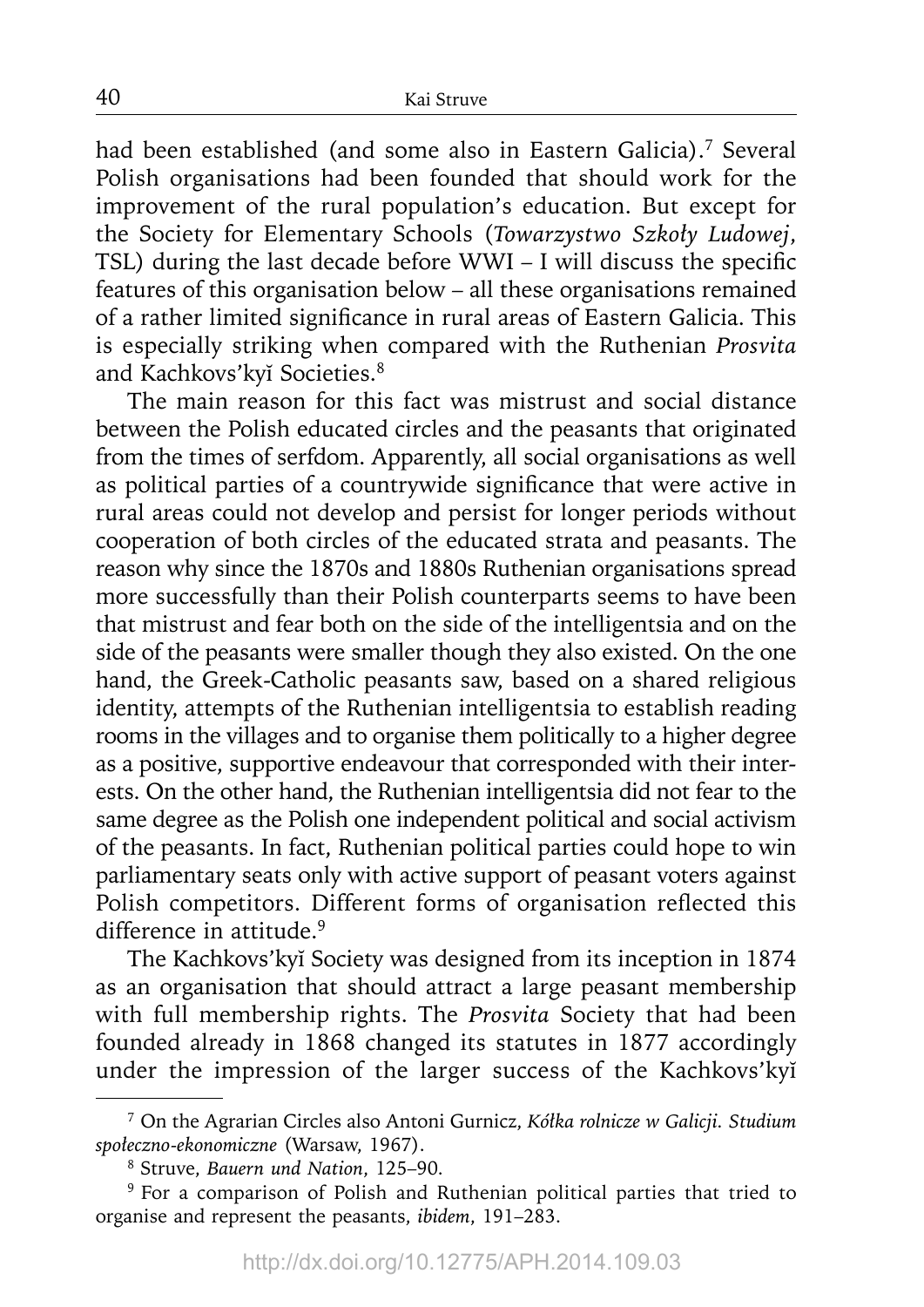Society.<sup>10</sup> By contrast, nearly all Polish organisations that had been created with the purpose of educational and other work among the peasants were designed as organisations of the intelligentsia that worked among the peasants. They had no or nearly no peasant membership and, apparently, did not want to have it. Accordingly, peasants did not participate with membership rights in the decision-making processes within these organisations.<sup>11</sup>

While during the first election to the Galician diet in 1861 in the fourth, rural curia in Western Galicia mostly peasants were elected and in Eastern Galicia nearly all seats in that curia were won by Ruthenians, most of them peasants or Greek-Catholic priests, during the following years the Polish political elites worked hard to reduce the number of Ruthenians as well as peasants in the diet and in the parliament. Between 1876 and 1889 no peasant succeeded to win a seat in the diet in Western Galicia and also the number of Ruthenian deputies was strongly reduced.<sup>12</sup>

Only when in 1889 the Roman-Catholic priest and long-term editor of peasant papers Stanisław Stojałowski and a segment of the Galician democrats headed by Bolesław Wysłouch, Karol Lewakowski and Henryk Rewakowski broke with the Polish national solidarity in elections and supported the establishment of separate peasant electoral committees, four peasants or their candidates from Western Galicia reappeared in the Galician diet. This was the real beginning of the People's Party (*Stronnictwo Ludowe*) that is considered to have been

<sup>10</sup> On the Kachkovs'kyi Society Anna Veronika Wendland, *Die Russophilen in Galizien. Ukrainische Konservative zwischen* Österreich *und Rußland 1848–1915* (Studien zur Geschichte der österreichisch-ungarischen Monarchie, 27, Vienna, 2001), 262–321; Paul R. Magocsi, 'The Kachkovs'kyi Society and the National Revival in Nineteenth Century East Galicia', *Harvard Ukrainian Studies*, xv, 1–2 (1991), 48–87. On *Prosvita* see Stepan Pers'kyĭ, *Populyarna istoriya tovarystva "Prosvita" u L'vovi* (L'viv, 1932), and Yaroslav Isaevych (ed.), *"Prosvita". Oberig nezalezhnosti ta sobornosti Ukraïny* (Ukraïna. Kul'turna spadshchyna, natsional'na svidomist', derzhavnist', 19, Lviv, 2010). On the foundation of both organisations Struve, *Bauern und Nation*, 142-8. 11 See on these Polish initiatives Ryszard Terlecki, *Oświata dorosłych i popula-*

*ryzacja nauki w Galicji w okresie autonomii* (Monografi e z Dziejów Oświaty, 34, Wrocław, 1990), 25–76.

<sup>12</sup> Jerzy Zdrada, 'Galicyjskie wybory sejmowe i parlamentarne w latach 1861– 1889', *Rocznik Biblioteki PAN w Krakowie*, xix (1973), 229–56; Łuczewski, *Odwieczny naród*, 247–53; Struve, *Bauern und Nation*, 112–21.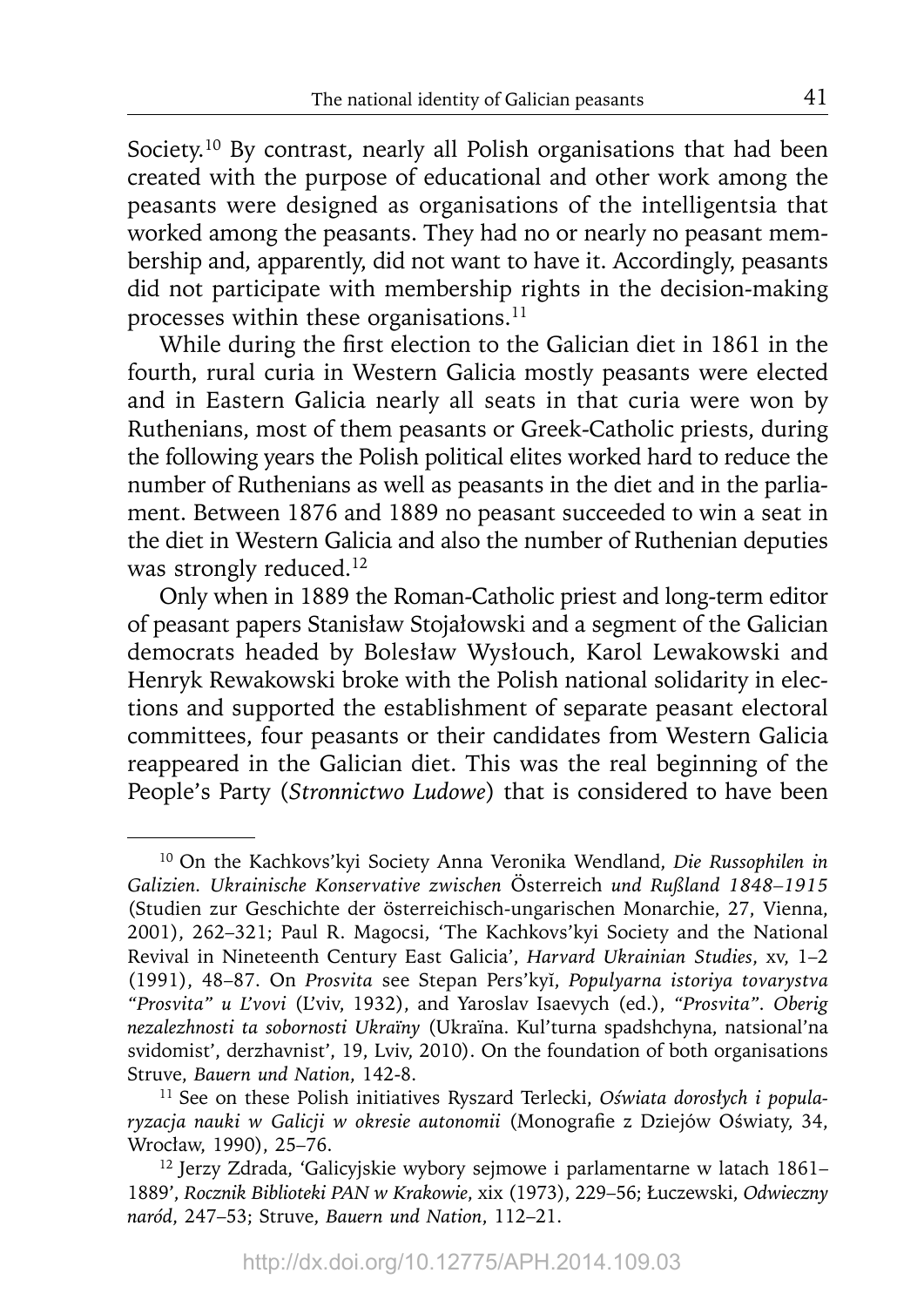established formally only in 1895. The election of 1889 signalled the beginning of increasing peasant political activism that rose slowly during the 1890s and accelerated further after the turn of the century. In rural Western Galicia it broke the political hegemony of the conservative landlords. In Eastern Galicia in the same period the Ruthenian political parties, especially those of the Ukrainian direction, rose in strength.<sup>13</sup>

While the Polish political elites in Galicia so far had feared any political activism of the peasants not only as a potential threat to their political dominance, but also to their property and even their lives, Wysłouch and his followers from the democratic intelligentsia drew practical consequences from an image of the Polish peasantry that the left wing of the Polish national movement had already nurtured for decades, i.e. that the peasantry, the *lud*, would become an active part of the national movement and take up the struggle for Polish independence.14 Wysłouch believed that this hope could only become real when the Polish national movement accepts peasants on an equal base within the national movement. Even more, he also believed that the peasants were the real 'core of the nation' (*rdzeń narodu*) and every politics that claimed to be national politics had to put peasant interests in the first place.<sup>15</sup> Such an understanding of Polish national

15 That is the central argument of the *Szkice programowe*, an programmatic article, that the Lvov journal *Przegląd Społeczny*, edited by Wysłouch, published in 1886. It is reprinted in Stanisław Lato and Witold Stankiewicz (eds.), *Programy stronnictw ludowych. Zbiór dokumentów* (Warsaw, 1969), 27–48. It is considered to be a founding document for the agrarian *ruch ludowy*. The quote is from the first programme of the *Polskie Stronnictwo Ludowe* that was adopted in 1903 and had been drafted by Wysłouch, *ibidem*, 69. On Wysłouch see Andrzej Kudłaszyk, *Myśl społeczno-polityczna Bolesława Wysłoucha 1855–1937* (Warsaw, 1978), and Peter Brock, 'Bolesław Wysłouch, Pioneer of Polish Populism', in *idem*, *Nationalism and Populism in Partitioned Poland: Selected Essays* (London, 1973), 181–211. On the *Przegląd Społeczny* see Krzysztof Dunin-Wąsowicz (ed.), *Przegląd Społeczny 1886–1887* (Materiały do Dziejów Postępowej Publicystyki, 4, Wrocław, 1955), and Kai Struve, 'Galizische Verflechtungen – die "Judenfrage" in der Lemberger Zeitschrift "Przegląd Społeczny" (1886–1887)', in Manfred Hettling *et al.* (eds.), *Die "Judenfrage" – ein europäisches Phänomen?* (Studien zum Antisemitismus in Europa, 5, Berlin, 2013), 95–126.

<sup>13</sup> Struve, *Bauern und Nation*, 191–236; Stauter-Halsted, *Nation in the Village*, 216–42; Łuczewski, *Odwieczny naród*, 253–96.

<sup>14</sup> On the changing image of the peasantry Peter Brock, *Polish Revolutionary Populism: A Study in Agrarian Socialist Thought from the 1830s to the 1850s* (Toronto, 1977); Franciszek Ziejka, *Złota legenda chłopów polskich* (Warsaw, 1984).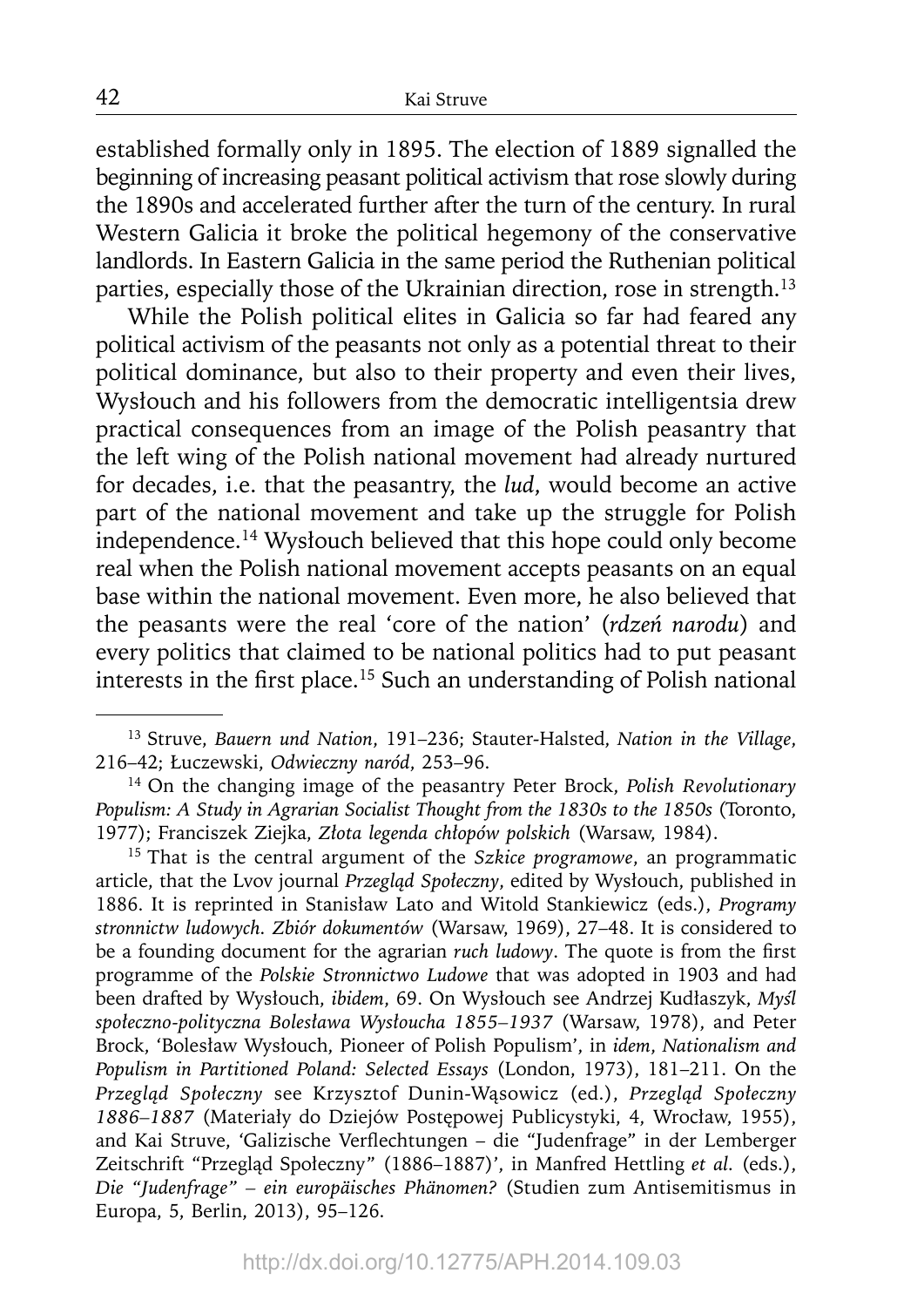identity provided the base for a cooperation of peasants and members of the intelligentsia in this new political movement. This movement developed a concept of Polish national identity that allowed expressing peasant social and political interests. Thereby, it also became attractive for politically active peasants. By reference to the peasants' significance for the nation they could demand to take account of their social and political interests.<sup>16</sup>

However, the Polish peasant political activism associated primarily with the *Stronnictwo Ludowe* remained mostly restricted to Western Galicia. No similar political movement developed among the 'Mazurian' peasants in Eastern Galicia. Polish politics in the rural areas of Eastern Galicia remained dominated by the conservatives and increasingly by the National Democrats.17 Here the Ruthenian parties represented peasant interests. In Eastern Galicia, the work of the Polish intelligentsia among the peasantry continued in the traditional form of a patronising work for and among the peasants.

In Eastern Galicia, since the last years of the nineteenth century Polish work among the peasants became increasingly dominated by the TSL. This organisation had been founded in 1892 by the Galician democrats. Already from the beginning there had been a strong National Democratic current within the organisation that since 1902 had the majority of its board. In the following decade the organisation was able to extent its activities substantially. By contrast to earlier educational societies, it saw its work clearly as part of a national struggle against the Ruthenians in the East and the Germans in the West, where it concentrated its activities on Silesia. It established Polish schools, but developed also a wide range of other educational activities. For example, it increased the number of its reading rooms from 82 in 1901 to 1529 in 1913. This increase reflected also the rise in the number of Polish youth with higher education and their increasing civic and national activism. They mostly carried the work of this organisation.<sup>18</sup>

<sup>16</sup> Molenda, *Chłopi – naród – niepodległość*, 172–289; Struve, *Bauern und Nation*, 323–61.

<sup>17</sup> Adam Wątor, *Ziemianin-polityk Tadeusz Cieński 1856–1925. Z dziejów konserwatyzmu wschodniogalicyjskiego* (Rozprawy i Studia – Uniwersytet Szczeciński, 258 [332], Szczecin, 1997); *idem*, *Narodowa demokracja w Galicji do 1918 roku* (Rozprawy i Studia – Uniwersytet Szczeciński, 428 [502], Szczecin, 2002).

<sup>18</sup> On the TSL see Struve, *Bauern und Nation*, 164–70; Maria Jolanta Żmichrowska, *Towarzystwo Szkoły Ludowej (1891–1939)* (Olsztyn, 1992); Anna Zwiercan-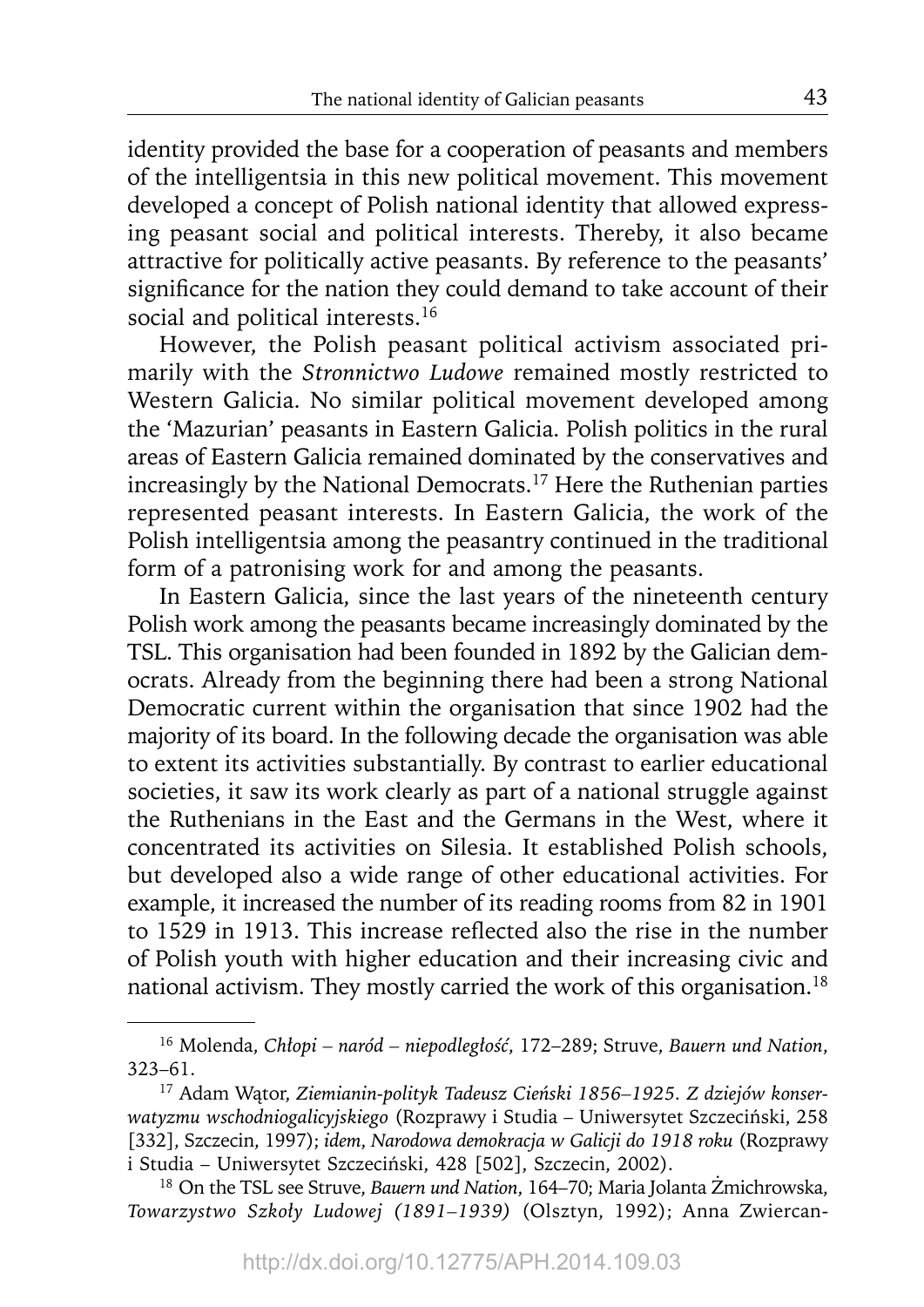One of the largest and most active circles of the TSL existed in Tarnopol (Ukr. Ternopil'), a region with a strong 'Mazurian' share among the rural population. The Tarnopol circle was one of the strongholds of the National Democrats within the TSL. The National Democrats had a similar origin as the peasant movement in Galicia, i.e. as part of a new current among the Polish intellectuals in the 1880s that wanted a stronger focus on the interests of the plebeian classes, primarily the peasantry, in Polish national politics. While the Galician *Stronnictwo Ludowe* actually organised an active involvement of peasants in politics, the National Democrats soon developed a hierarchical concept that imagined the nation primarily as a disciplined army in the permanent struggle with other nations.<sup>19</sup> In its annual report for 1903 the TSL's Tarnopol branch complained that the *lud* only slowly "awakes from its century-long dullness and passivity".20 Ten years later it reported already more initiative from among the peasantry, but maintained a strong claim for leadership by the intelligentsia that also revealed a radical nationalistic, in a way proto-fascist image of the nation:

The formless and cold bloc that our Polish *lud* in Podolia so far has been warmed up and changed during the last decade in a characteristic way. It is to be desired that there will be no lack of able masters and strong hammers that will forge as soon as possible a beautiful and living figure of the reborn Slavic *Lechita*. 21

Such a view of the peasantry was far away from that of the *Stronnictwo Ludowe* that saw the peasantry itself in a role of leader and administrator of political power. Apparently, in Eastern Galicia the work of the Polish intelligentsia among the peasants did not lead to an active, sustainable involvement of peasants into national politics.

<sup>20</sup>*Sprawozdanie Zarządu Koła Towarzystwa 'Szkoły Ludowej' w Tarnopolu za rok 1903* (Tarnopol, 1904), 10.

<sup>21</sup>*Sprawozdanie Zarządu Koła Towarzystwa 'Szkoły Ludowej' w Tarnopolu za rok 1913* (Tarnopol, 1914), 22.

44

<sup>-</sup>Witkowska, 'Towarzystwo Szkoły Ludowej w latach 1891–1939', *Biuletyn Biblioteki Jagiellońskiej*, liii (2003), 135–55.

<sup>&</sup>lt;sup>19</sup> On the development of the National Democrats and their political ideas see Brian Porter, *When Nationalism Began to Hate: Imagining Modern Politics in Nineteenth-Century Poland* (Oxford, 2000). More extensively on activities among and attitude towards the peasants Tadeusz Wolsza, *Narodowa Demokracja wobec chłopów w latach 1887–1914. Programy, polityka, działalność* (Warsaw, 1992).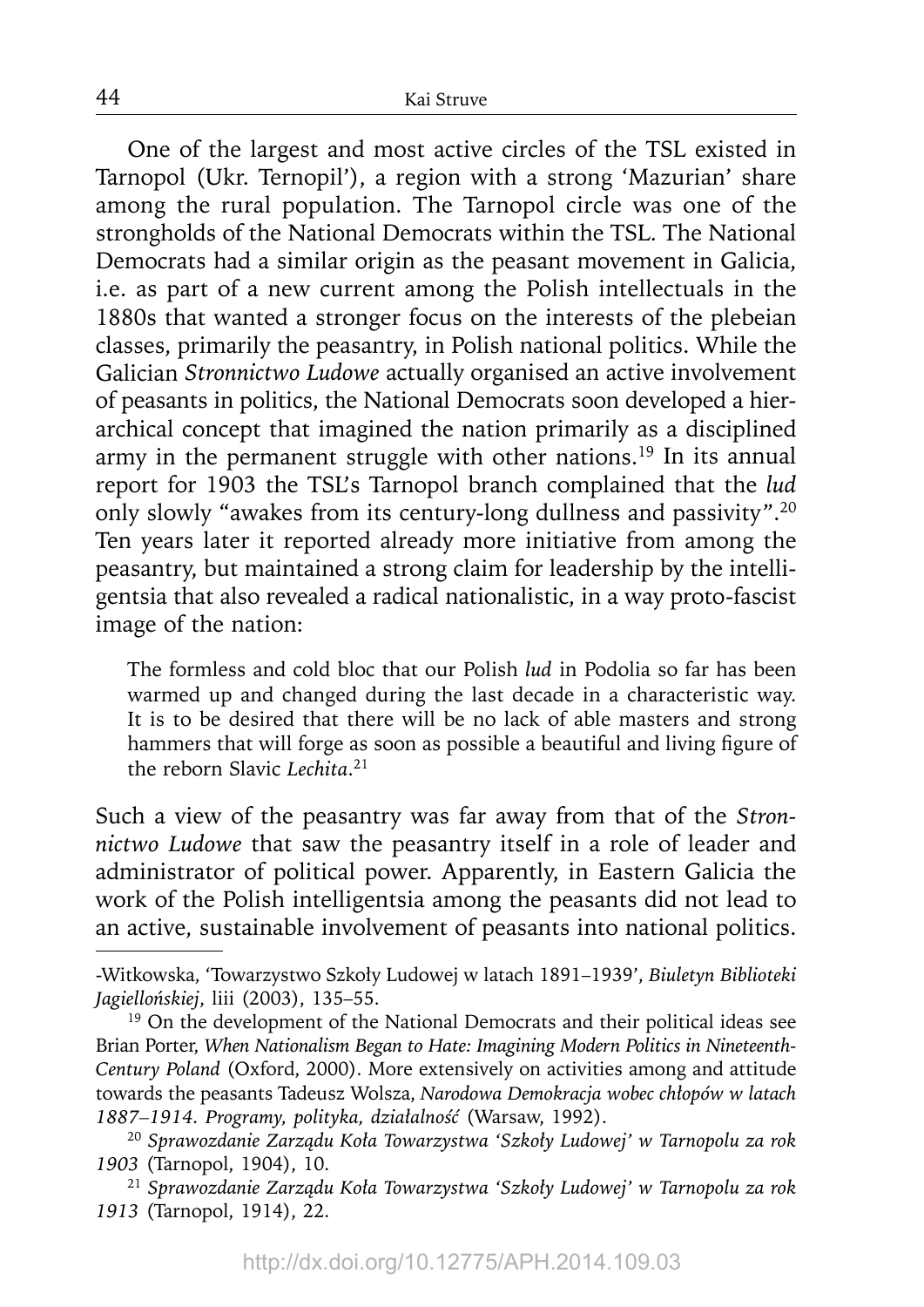#### III

## POLISH PEASANTS IN EASTERN GALICIA IN THE INTERWAR PERIOD

The years of WWI and the following Polish-Ukrainian conflict of 1918-9 brought much destruction, sufferings, and an exacerbation both of the national conflict and the social tensions into Eastern Galicia.22 Ukrainian hopes for a nation state collapsed, but remained on the political agenda. During the first years of the Polish state some former members of the Ukrainian military continued the struggle by terrorist attacks in Eastern Galicia. In 1929, the Ukrainian underground organisation, the *Ukraïns'ka vi*ĭ*s'kova organizatsiya* (UVO), transformed into the *Organizatsiya ukraïns'kykh natsionalistiv* (OUN), that during the 1930s attracted broader segments of the Ukrainian youth in rural areas and took up again the terrorist struggle against the Polish rule in Eastern Galicia and Volhynia. The denial of the implementation of autonomy for Eastern Galicia that the Polish state had promised in order to get international recognition of its eastern borders in 1923, remained a constant bone of contention in mutual relations. The initial boycott of Polish state institutions, including elections to the Polish parliament in 1922, by the Ukrainian political parties in Eastern Galicia was only slowly overcome. Attempts of more moderate forces on both sides to find some form of agreement had only short-term effects. In general, also the nationalistic tensions in the countryside rose, compared to Austrian times, considerably. Violent attacks by Ukrainian nationalists on Polish officials, Polish institutions or property and also on moderate Ukrainians became a constant feature of the political situation in Eastern Galicia.23

<sup>22</sup> Torsten Wehrhahn, *Die Westukrainische Volksrepublik. Zu den polnisch-ukrainischen Beziehungen und dem Problem der ukrainischen Staatlichkeit in den Jahren 1918 bis 1923* (Berlin, 2004); Michał Klimecki, *Polsko-ukraińska wojna o Lwów i Galicję Wschodnią 1918–1919* (O Wolność i Niepodległość, Warsaw, 2000); Mykola R.

Lytvyn and Kim Ye. Naumenko, *Istoriya ZUNR* (Lviv, 1995). 23 Ryszard Torzecki, *Kwestia ukraińska w Polsce w latach 1923–1929* (Cracow, 1989); Alexander J. Motyl, *The Turn to the Right: The Ideological Origins and Development of Ukrainian Nationalism, 1919–1929* (East European Monographs, 65, Boulder, 1980); Roman Wysocki, *Organizacja Ukraińskich Nacjonalistów w Polsce w latach 1929–1939. Geneza, struktura, program, ideologia* (Lublin, 2003); Robert Potocki, *Polityka państwa polskiego wobec zagadnienia ukraińskiego w latach 1930–1939* (Lublin, 2003).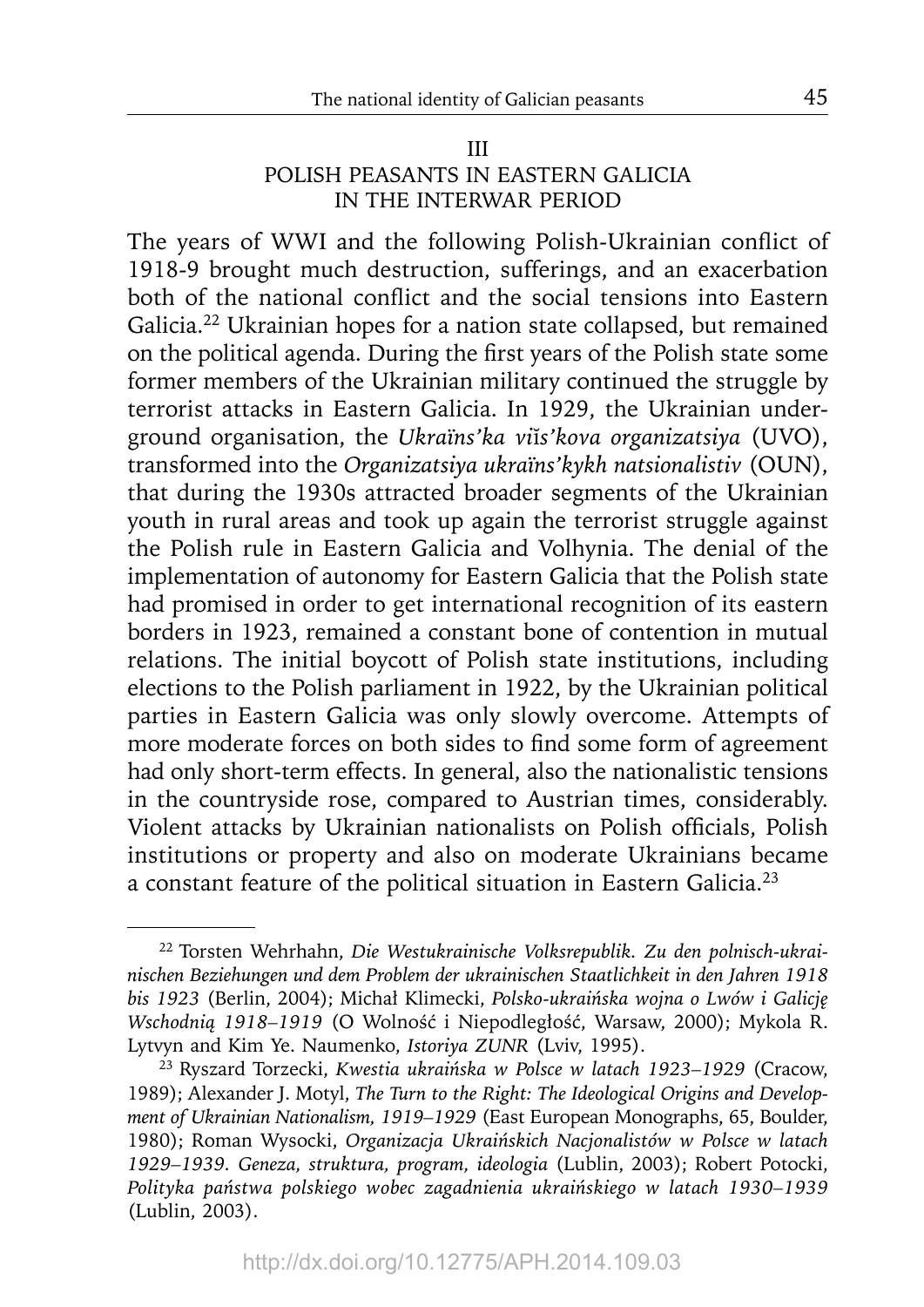How, under these circumstances, did develop Polish national identifications among the rural population? It has been argued above that before WWI on the one hand the national structurisation of society had been far advanced, but that on the other hand national identifications for many among the rural population did not have great significance. It has been also argued that with the development of the Polish peasant movement, the *ruch ludowy*, a specific understanding of Polish national identity spread among politically active peasants that emphasised the national quality and significance of the peasantry in order to support their political and social claims. Such an understanding of Polish national identity supported the national identification of peasants. Therefore, in areas where the peasant movement was strong, Polish national identity was significant for more peasants than in regions where the peasant movement had no or only small influence. This would suggest that peasants in Western Galicia felt more strongly as Poles than the Eastern Galician 'Mazurians'. However, one might also assume that here the strong movement among the Ruthenians had an effect on the non-Ruthenian peasants. They either may have felt the need to organise themselves against a Ruthenian dominance or may have joined the Ruthenians and increasingly abandoned cultural traits as language or religion that connected them to Polish national identity.

The Polish population in Eastern Galicia – in independent Poland, that region consisted of the voivodeships of Tarnopol, Stanisławów (today Ivano-Frankivsk) and the eastern part of the Lvov voivodeship – constituted a strong segment of the population of cities and towns, but in certain regions it had also a large share among the rural population. According to the Polish population census of 1931 about 1.86 million of the 4.73 million inhabitants of Eastern Galicia, i.e. 39.3 per cent, declared Polish as their language compared to 52.75 per cent who declared Ukrainian or 'Ruthenian'. Results concerning religious belongings that often were identified with Polish or Ukrainian national identity were somewhat different. 28.6 per cent declared to be members of the Roman-Catholic church while about 60 per cent declared to belong to the Greek-Catholic Church.<sup>24</sup>

The census and its results were part of the Polish-Ukrainian conflict about Eastern Galicia. When the results were announced the

<sup>24</sup> Grzegorz Hryciuk, *Przemiany narodowościowe i ludnościowe w Galicji Wschodniej i na Wołyniu w latach 1931–1948* (Toruń, 2005), 75 f.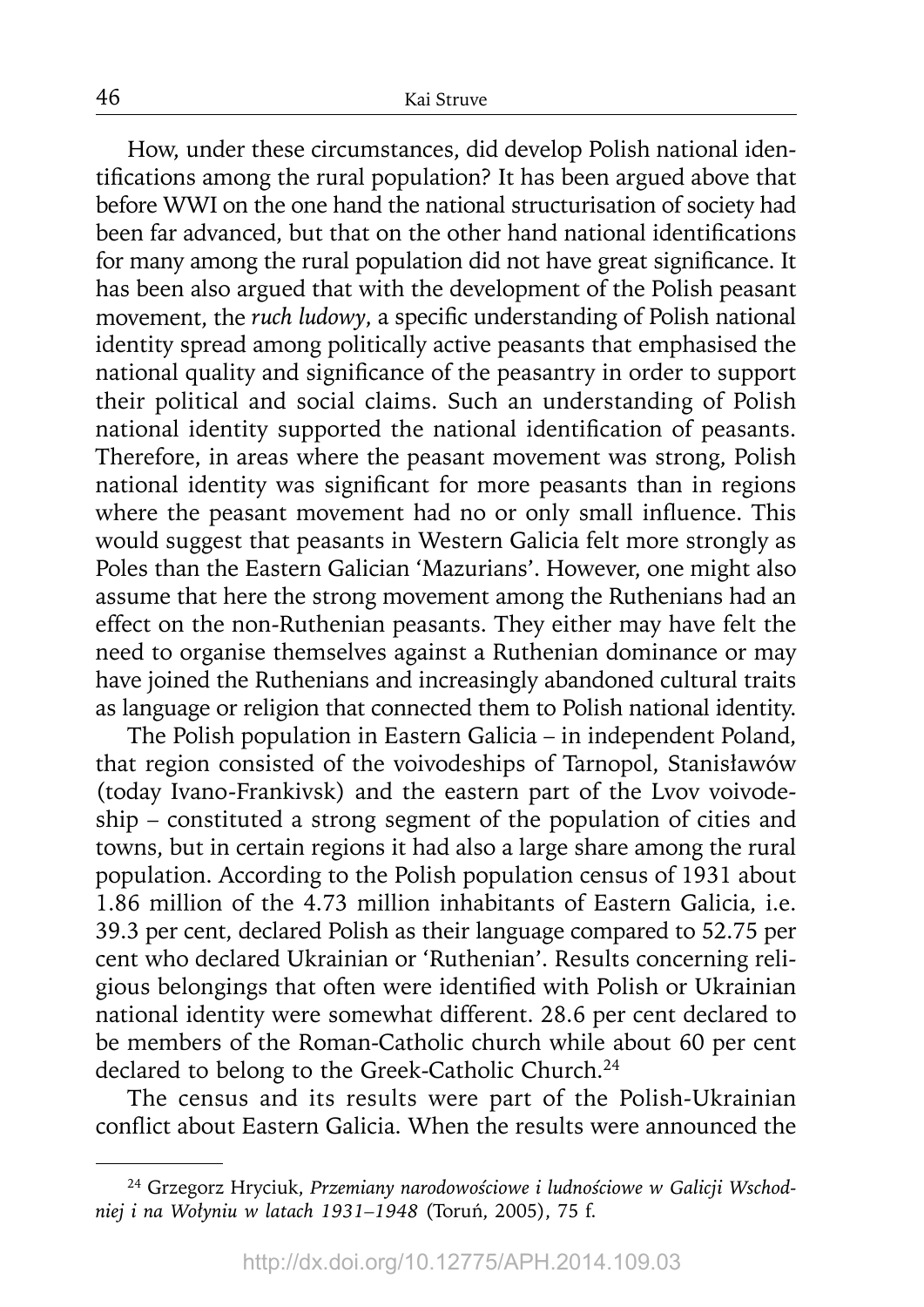Ukrainian public criticised them as being falsified and presenting the share of the Ukrainians as too low. In contrast to the census of 1921, when the Ukrainian parties had called for a boycott, in 1931 they urged the Ukrainians to participate in order to prove the strong Ukrainian presence in the region. Grzegorz Hryciuk's recent study confirms, based on a thorough analysis of the census and other data, that the Ukrainian critique of the results to a certain degree was true. The census exaggerated not only the share of those who declared Polish language, but also the share of the Roman-Catholic population – according to Hryciuk of about 4 per cent on the cost of the Greek-Catholic group.<sup>25</sup>

Nevertheless, while containing a certain distortion of numbers that has to be born in mind, the census provides some important information. It is well known that Poles and Jews were the most important groups of the inhabitants in most of Eastern Galicia's cities and towns. Despite this fact, city dwellers constituted, according to the census, only 17.5 per cent of the Polish population in Tarnopol voievodeship and 35 per cent in the voievodeship of Stanisławów. Nearly 69 per cent of the Polish population of the voievodeships of Tarnopol, Stanisławów and Lvov (including its western part) earned their living from agriculture.<sup>26</sup> The numbers, even if they are too high, clearly show that in Eastern Galicia there was a peasant population of several hundred thousand who had connections to Polish identity by religion or language. However, as the following analysis will show, Polish national identification among them was rather weak.

In the following part of the paper I would like to analyse how Polish national identifications developed among peasants of Eastern Galicia during the interwar period. This analysis will be mostly based on autobiographies of young peasants that the sociologist Józef Chałasiński collected in 1937 and analysed in his monumental work *Młode pokolenie chłopów* where he also published many autobiographies in full or in longer excerpts. Two years before there had been published already another important collection of peasant autobiographies from the interwar period, i.e. the two volume *Pamiętniki chłopów*. It originated from a call for writings issued in 1933 by the *Instytut Gospodarstwa Społecznego* headed by the Marxist sociologist Ludwik

<sup>25</sup>*Ibidem*, 115.

<sup>26</sup>*Ibidem*, 81.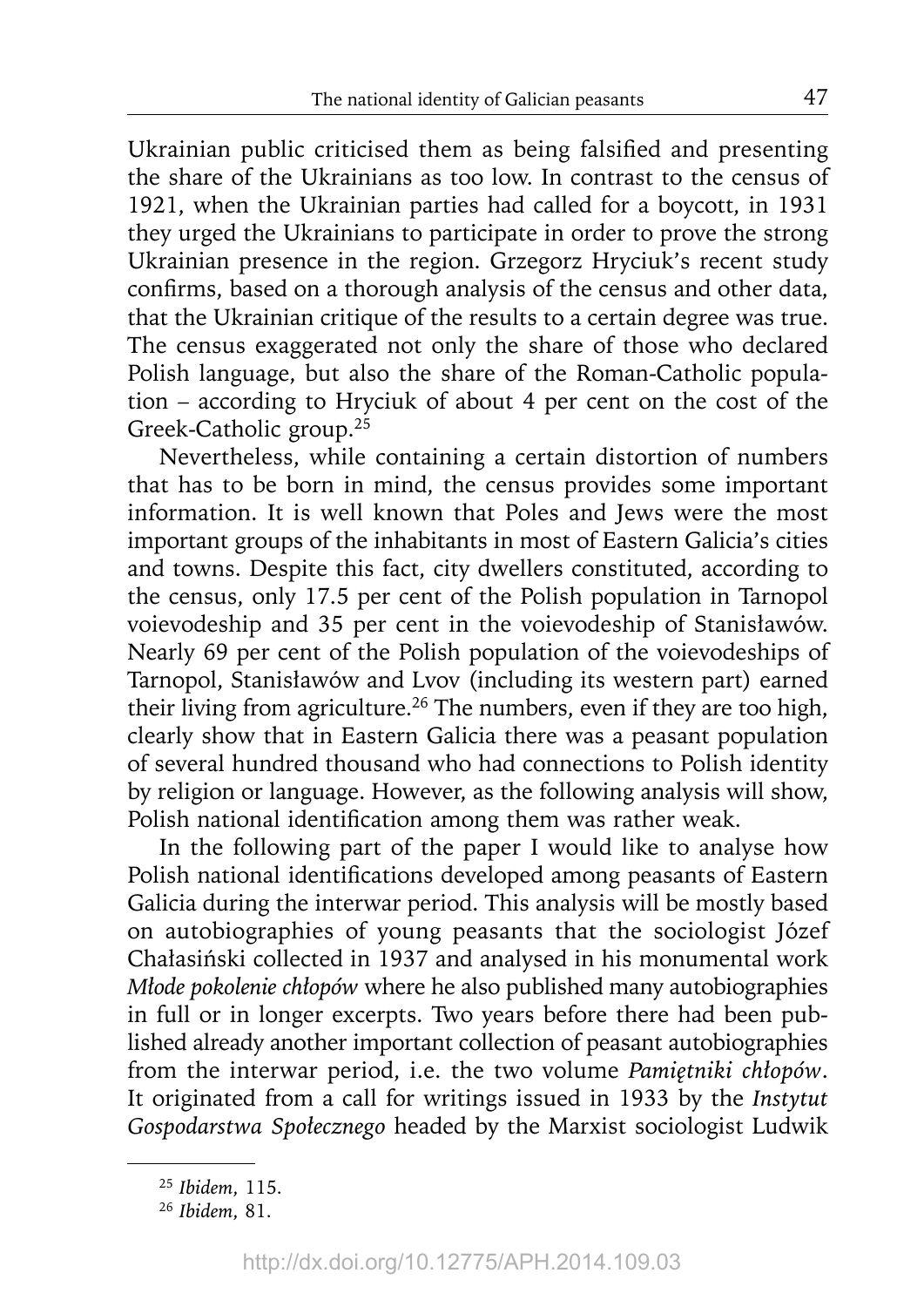Krzywicki, who also wrote an introductory analysis.27 However, this collection included only one autobiography from Eastern Galicia and Krzywicki's introductory survey of the autobiographies addressed the problem of the peasants' national attitudes only in passing. He did not refer to the situation in specific regions.<sup>28</sup> While Chałasiński aimed at a sociological analysis of changes in attitudes, ambitions, values, and experiences of the peasant strata, the collection of Krzywicki's institute intended primarily to expose the peasants' poverty and misery that had increased as a result of the economic crisis since the end of the 1920s.29 The only autobiography from Eastern Galicia in Krzywicki's collection, that had been written by a peasant from the district of Buczacz did not address relations with Ukrainians. Like the others in this collection, it stressed the economic misery and briefly referred to a disappointment of the peasants with the Polish state because of the peasants' economic decline and poverty.<sup>30</sup>

In 1937, Chałasiński had published a call for autobiographical descriptions of "life, work, deliberations and aspirations" of rural youth below the age of thirty in the paper 'Przysposobienie rolnicze' and subsequently in several papers on organisations of rural youth.<sup>31</sup> The response was unexpectedly strong. He received 1544 autobiographical writings from the whole of Poland and members of all different rural youth organisations. The length of the writings ranged from several to several dozen pages. The authors of the best texts were awarded scholarships for agricultural education or prizes in books or money.<sup>32</sup>

Chałasiński, a former student of Florian Znaniecki, here used a method that the Polish sociology had developed since the 1920s. This method was based on the theoretical assumption that social

<sup>27</sup>*Pamiętniki chłopów*, 2 vols. (Warsaw, 1935–6).

<sup>28</sup> Ludwik Krzywicki, 'Nieco o pamiętnikach i pamiętnikarzach', *ibidem*, i, pp. XIX–XLII.

<sup>29</sup> The call for writings that the *Instytut Gospodarstwa Wiejskiego* issued, strongly suggested to expose the economic hardship that many peasants suffered from. Consequently, many writings focused on poverty and economic decline. For a critique of this bias see Władysław Grabski, 'Pamiętniki chłopów i środowisko społeczne wsi polskiej', *Przegląd Socjologiczny*, iv, 3–4 (1936), 297–340.

<sup>30</sup>*Pamiętniki chłopów*, i, 701–14, here: 705, see also 701.

<sup>31</sup> The call is reprinted in Chałasiński, *Młode pokolenie chłopów*, i, pp. XXIV–VI. <sup>32</sup> Ibidem, XXVI f., XXXV-VII, 1. On Chałasiński's collection see also Włodzimierz Mędrzecki, *Młodzież wiejska na ziemiach Polski Centralnej 1864–1939. Procesy socjalizacji* (Warsaw, 2002), 13–21.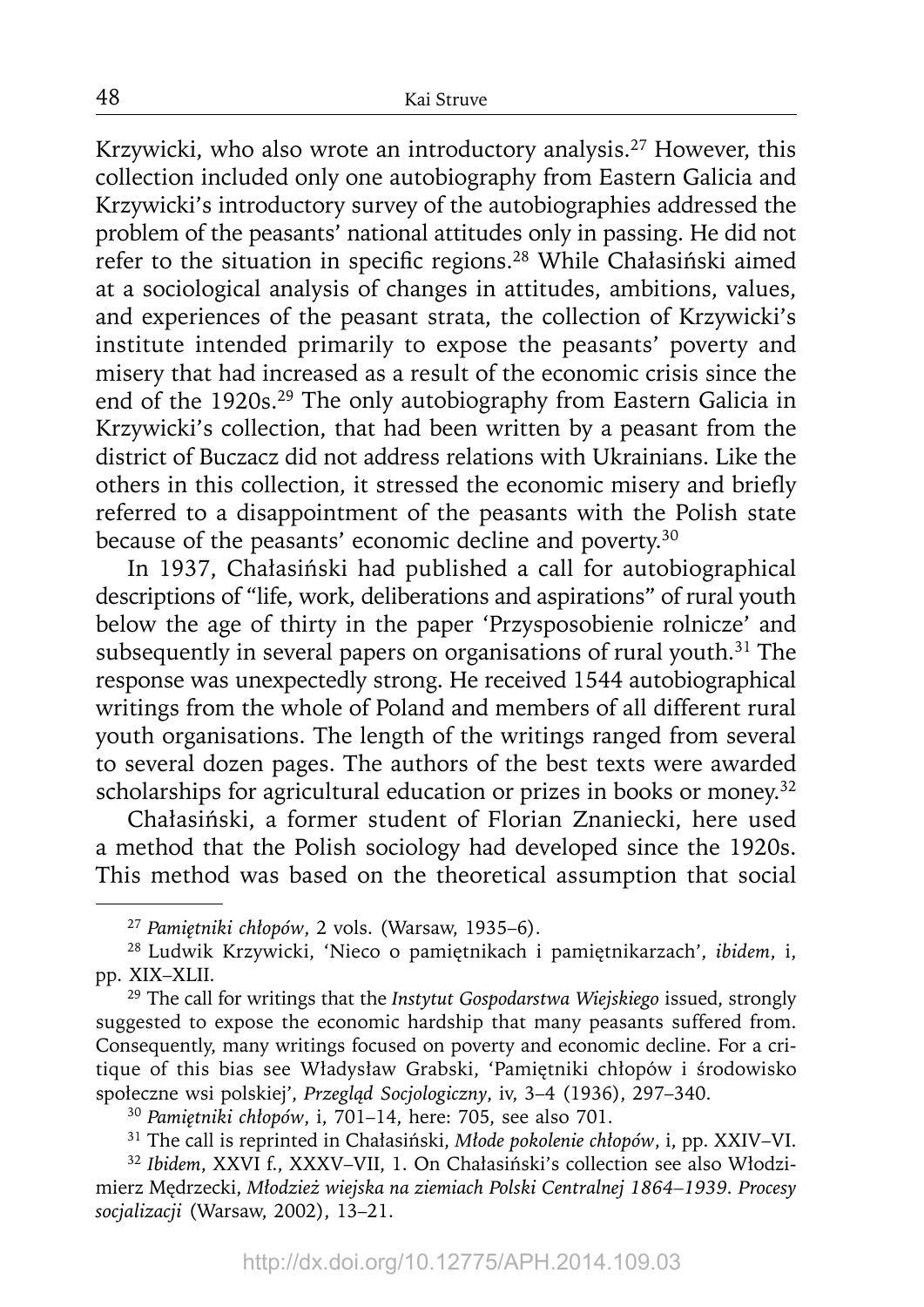reality is the result of individual attitudes, values, and aspirations that create the structures of society. This theory had been developed by William Thomas and Florian Znaniecki in their seminal work *The Polish Peasant in Europe and America, published in five volumes in 1918–20.*<sup>33</sup>

In his analysis of the autobiographies of peasant youth Chałasiński came to the conclusion that they identified with Poland in a much stronger way than the generation of their parents because, practically, they knew only life in a Polish state.<sup>34</sup> In general, Chałasiński in a sharp contrast to Krzywicki's description drew a very positive, optimistic picture of the younger generation of peasants. He stressed their social activism that expressed itself in activities in many different organisations in the villages, in better education and in a strive for improvements in agriculture.35 However, Chałasiński, himself a son of a scribe from a village near Lublin, is not free of a certain pathos of peasant patriotism that was characteristic for the peasant movement. This is evident when he, for example, writes that the peasantry had become "aware of its rights and strength and with the rising feeling of its power it consciously takes over the responsibility for the future fate of Poland."36 At another place he praised the peasants' participation in military units during the struggle for independence during and after WWI.<sup>37</sup>

Chałasiński is strongly critical of the educated strata of Polish society and their attitude towards the peasantry. He finds that arrogance and paternalism towards peasants continued into the Second Republic. The Polish intelligentsia did not accept peasants as equal.<sup>38</sup> When Chałasiński writes about two different, at least partially contradictory cultures, existing in Polish society, 'a culture of the intelligentsia' and 'a peasant culture', he suggests that in this respect not much had changed since the 1880s when Jan Ludwik Popławski

<sup>33</sup> Thomas, Znaniecki, *The Polish Peasant.* Thomas and Znaniecki did not use materials that were created for the purpose of research, as Chałasiński did, but other individual materials as letters or diaries.

<sup>34</sup> Chałasiński, *Młode pokolenie chłopów*, i, 2.

<sup>35</sup>*Ibidem*, 8.

<sup>36</sup>*Ibidem*, 13. When he also states that peasant children who acquire higher education usually lose positive moral features of the peasant strata, he seems even to take up some of the more problematic ideas of interwar agrarianism, *ibidem*, 46 f. Critical about the "intelligentsia of peasant descent" also pp. 95–9.

<sup>37</sup>*Ibidem*, 66 f.

<sup>38</sup>*Ibidem*, 13–47.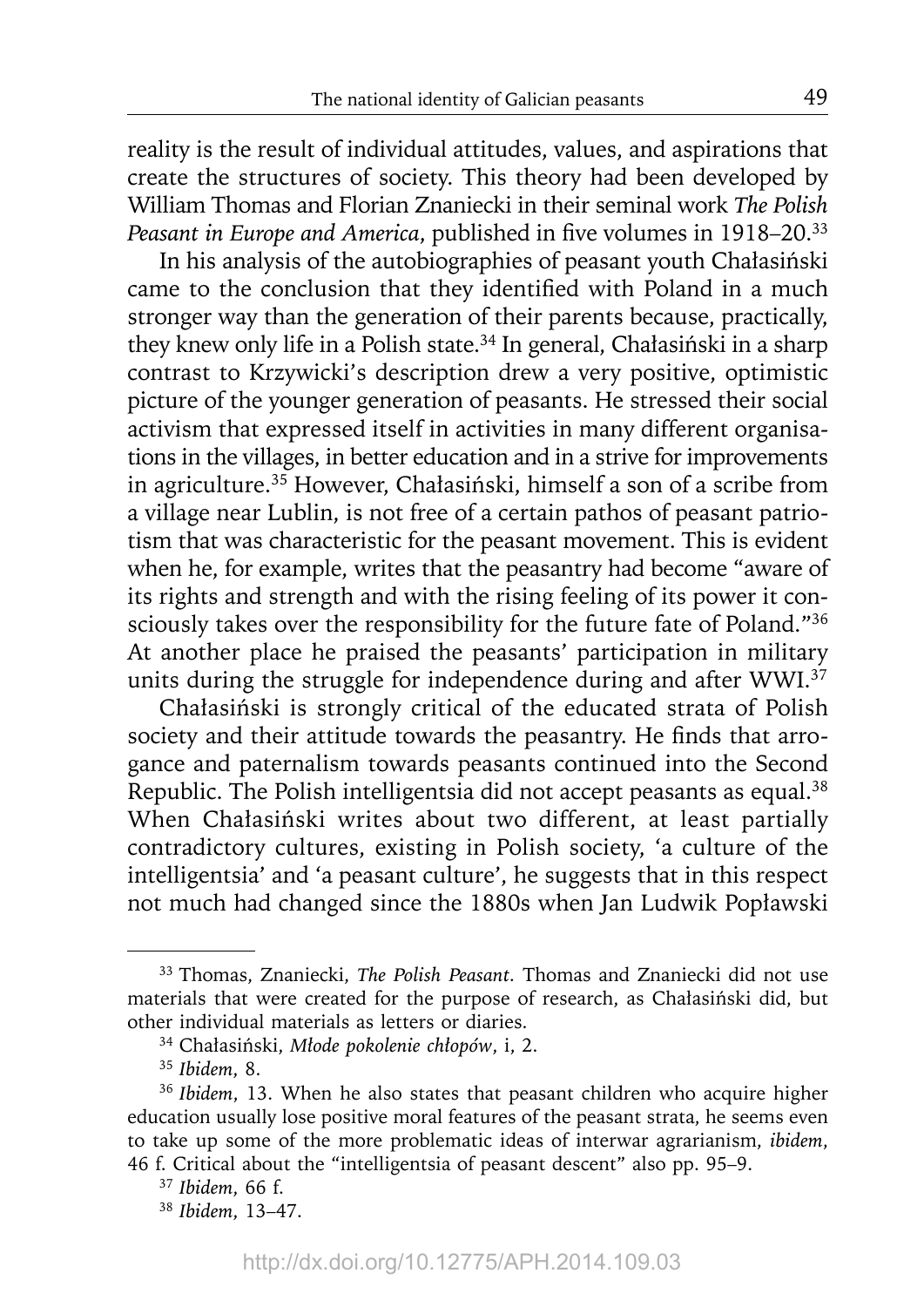published his famous article about the 'two civilisations' within the Polish nation.39 More clearly, Chałasiński states in another part of his work that until his days "the basic structure of Polish society is that it consists of two strata: peasants and lords (*chłopi i panowie*)."40 He considered being 'peasant' or 'lord' the two 'social-customary models' in social perception and, thereby, social reality of the Second Republic.41 In this perception the peasant existed, as Chałasiński put it bluntly, only for work while the *pan* (lord) was considered to be an 'autonomous being' that did not need any further justification in order to give his existence and actions a sense.<sup>42</sup> Among the perceptions of both groups Chałasiński counted also that the lords existed to rule and the peasants to work ("chłopa do roboty i pana do rządzenia").<sup>43</sup> He accused the rule of Piłsudski's followers and their disregard of peasants and their interests as a new *szlachetczyzna* – the (bad) rule of the Polish gentry, that deepened the abyss between the two groups in Polish society.44

Furthermore, Chałasiński shows clearly how views and values that the Polish peasant movement had developed before WWI continued to spread among the peasant youth in the interwar period. In a certain contrast with Krzywicki's findings Chałasiński did not conclude that the rising social and political tensions in Polish society during the 1930s resulted into an alienation of the peasant youth from Polish national identity and the Polish state. In his view, social radicalism was combined with increasing peasant self-confidence. The young peasants did not reject the nation, but claimed its leadership.<sup>45</sup>

In the second volume of his work where Chałasiński gives an analysis of the peasant youth's autobiographies in the different

<sup>&</sup>lt;sup>39</sup> Ibidem, 46. Popławski's article, published in the first issue of the Warsaw journal *Głos* in 1886, criticised the social distance between the educated classes in Polish society and the "people" and called both for the latter's equal treatment and a recognition of their social interests as a precondition to gain their support for Polish national aims. On this article in the context of the Polish political debates of the 1880s see Porter, *When Nationalism Began to Hate*, 112–7.

<sup>40</sup> Chałasiński, *Młode pokolenie chłopów*, i, 69.

<sup>41</sup>*Ibidem*, 72.

<sup>42</sup>*Ibidem*; see also 83–95.

<sup>43</sup>*Ibidem*, 99.

<sup>44</sup>*Ibidem*, 101–10. 45 *Ibidem*, 118 f., 163 f.; Ludwik Krzywicki, 'Kiedyś zadnieje?', in *Pamiętniki chłopów*, i, pp. V–XVI, here: X f.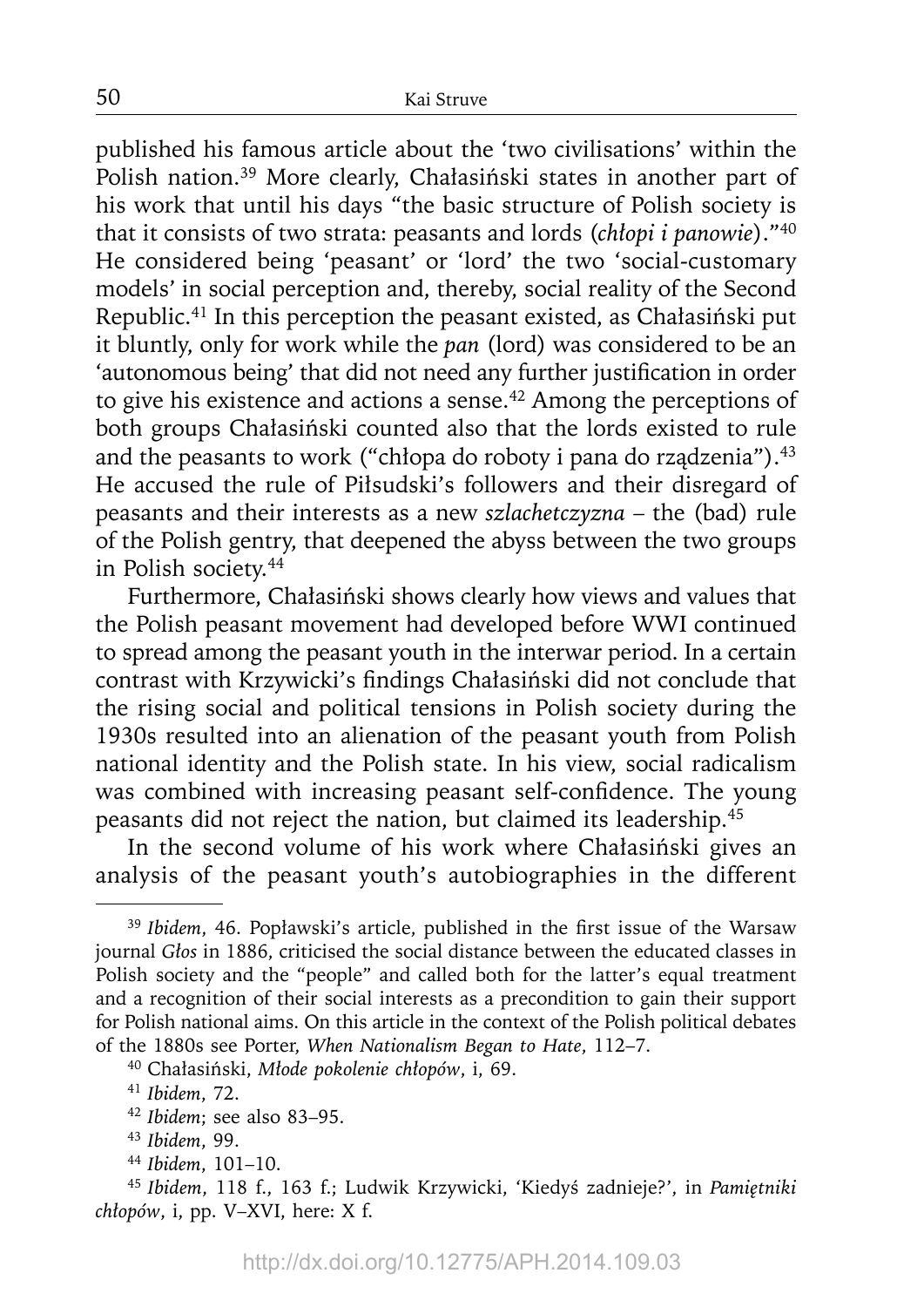regions of the Polish state, for Eastern Galicia he presents a much less optimistic account of changes in the Polish peasantry as he did for other regions and in the general parts of his study. He characterised the writings that he received from this region as "extremely poor and weak". The number was small and apparently also the quality of descriptions and reflections was humble.<sup>46</sup> The writings also suggested a low level of organisation among the peasant youth in who region. The percentage of peasant youth among the writers who did not belong to any organisation here was higher than in all other regions.<sup>47</sup>

Nevertheless, during the first years of the Second Republic the Polish People's Party (*Polskie Stronnictwo Ludowe*, PSL) 'Piast' that dominated in rural Western Galicia gained also a certain influence in Eastern Galicia. As a result of the Ukrainian parties' boycott of the elections to the Sejm in 1922 the PSL 'Piast' could win here twenty seats and became the strongest party in Eastern Galicia in front of the (National Democratic) Christian Union of National Unity (*Chrześcijański Związek Jedności Narodowej*) that got fourteen seats. In Eastern Galicia the PSL 'Piast' had its best result in the election district 54 that comprised the southern parts of the Tarnopol Voievodeship, an area with a large share of Roman-Catholic or Polishspeaking rural population. Here it got 43.6 per cent of the votes. But because of the Ukrainian boycott only 34.6 per cent of the voters had cast their ballots.48

In spring 1921, the party's newspaper *Piast* claimed that there existed several hundred of its party circles in Eastern Galicia.<sup>49</sup> In autumn 1925, the party's leadership stated that in the villages of the Tarnopol voivodeship "except for the *ludowcy* there is no one", i.e. there is no other Polish party than the PSL.<sup>50</sup> However, by contrast to the areas of Western Galicia where this party had a strong influence

<sup>46</sup> Chałasiński, *Młode pokolenie chłopów*, ii, 132. 47 *Ibidem*, 137 f.; see also p. 2. On organisations of rural youth in interwar Poland see Alicja Więzikowa, 'Od rozbicia do zjednoczenia (1926–1931)', in Jan Borkowski *et al*. (eds.), *Zarys historii ruchu ludowego*, ii: *1918–1939* (Warsaw, 1970), 187–331, here: 252–65.

<sup>48</sup> Mirosława Papierzyńska-Turek, *Sprawa ukraińska w Drugiej Rzeczypospolitej 1922–1926* (Cracow, 1979), 137–40.

<sup>49</sup>*Piast*, no. 13, March 27, 1921, p. 9. Here the paper reported also about a large rally in Lvov with more than 5,000 participants.

<sup>50</sup> Jan Borkowski, *Ludowcy w II Rzeczypospolitej*, 2 vols. (Warsaw, 1987), i, 275.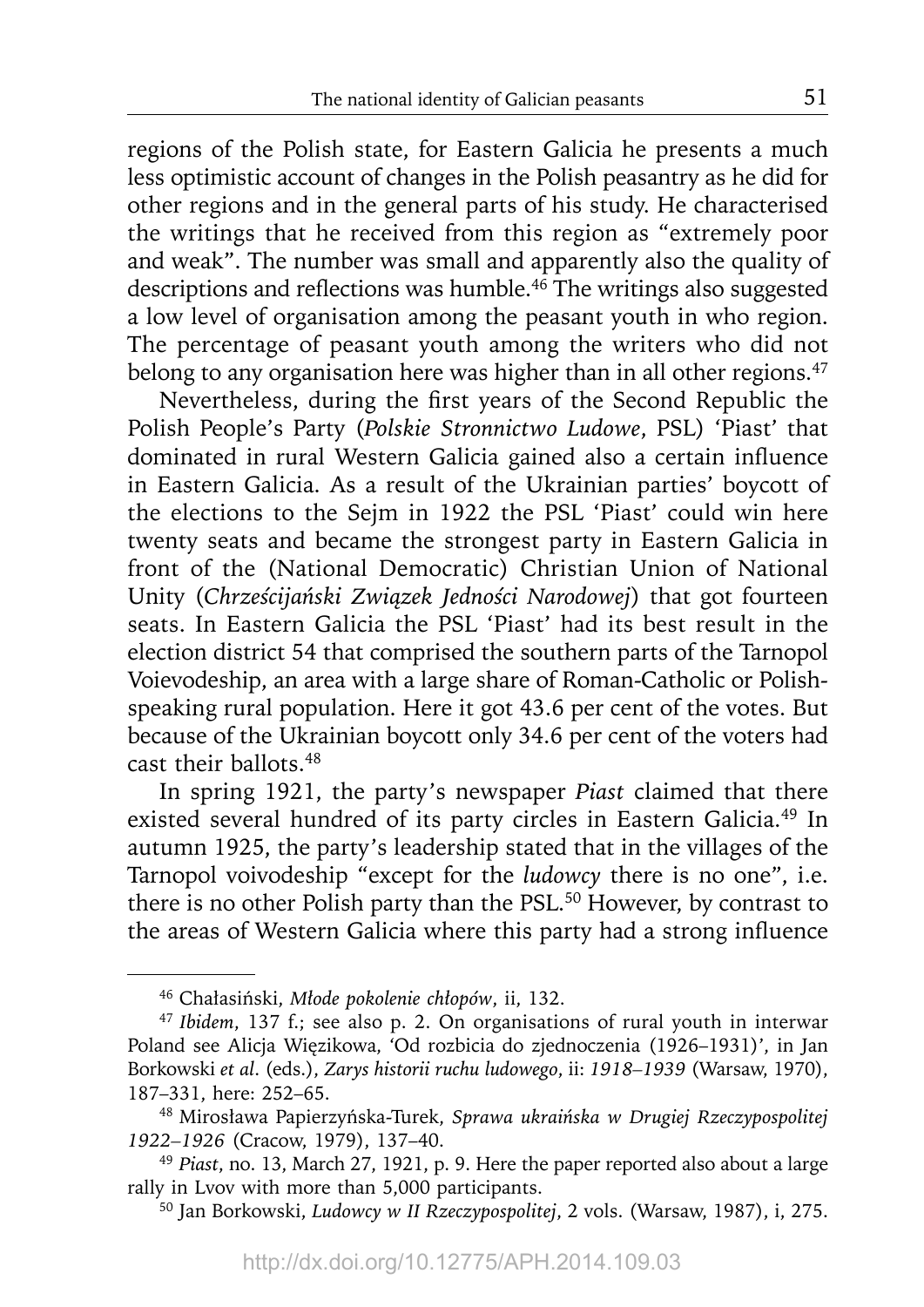no details are known about its party organisation in Eastern Galicia, probably indicating that the organisational structures were rather weak compared to other areas.<sup>51</sup> This is confirmed by the fact that the Polish peasant parties lost most of their support in Eastern Galicia in favour of pro-*Sanacja* parties in the following elections in 1928.52

Nearly all authors from Eastern Galicia who responded to Chałasiński's call for autobiographies describe a strong antagonism with the Ukrainians and are impressed by the strength of the Ukrainian organisations as compared to the Polish ones.53 Chałasiński reports that unlike to those from Eastern Galicia many writings from Volhynia, where the Ukrainian nationalist movement was weaker, described attempts of joint initiatives between Ukrainian and Polish peasants. From Eastern Galicia, Chałasiński received only one autobiography written in Ukrainian. It had been sent in by the son of a poor Ukrainian peasant who had to leave an Ukrainian organisation because he could not pay the fees. Two autobiographies came from the Hutsul region. One of the authors was a supporter of a Hutsul nation and, apparently, was in close contact with Polish nationalists who attempted to weaken Ukrainian influence by supporting regional identities.<sup>54</sup> The other sent a long, well-written account, but avoided, probably consciously, all directly political subjects or those related with the national conflict. He focused nearly solely on personal or agricultural matters and his agricultural education.<sup>55</sup>

It is characteristic that several autobiographies that Chałasiński cites were written by sons and daughters of Polish settlers in Eastern

<sup>51</sup>*Ibidem*. When a major split in the parliamentary faction of the PSL 'Piast' occurred in 1925, most of its members from Eastern Galicia joined the newly founded *Stronnictwo Chłopskie*. These conflicts may have contributed to the weakening of the organisational structures in the region.

<sup>&</sup>lt;sup>52</sup> Tomasz Szczechura, 'Wyniki głosowania w obwodach wiejskich na listy polskie podczas wyborów do Sejmu w latach 1919, 1922 i 1928', *Roczniki Dziejów Ruchu Ludowego*, x (1968), 66–121, here: 109–11, 114.

<sup>53</sup> Chałasiński, *Młode pokolenie chłopów*, ii, 132 f.

<sup>54</sup> Another means for this aim were attempts of the Polish government to revive traditions of former membership in the Polish gentry, the *szlachta*, among some groups of both Greek-Catholic and Roman-Catholic peasants in Eastern Galicia that began for the most part in the middle of the 1930s, see Potocki, *Polityka państwa polskiego*, 174–85.

<sup>55</sup> Chałasiński, *Młode pokolenie chłopów*, ii, 132 f. That account is reprinted in full length *ibidem*, iii, 305–32.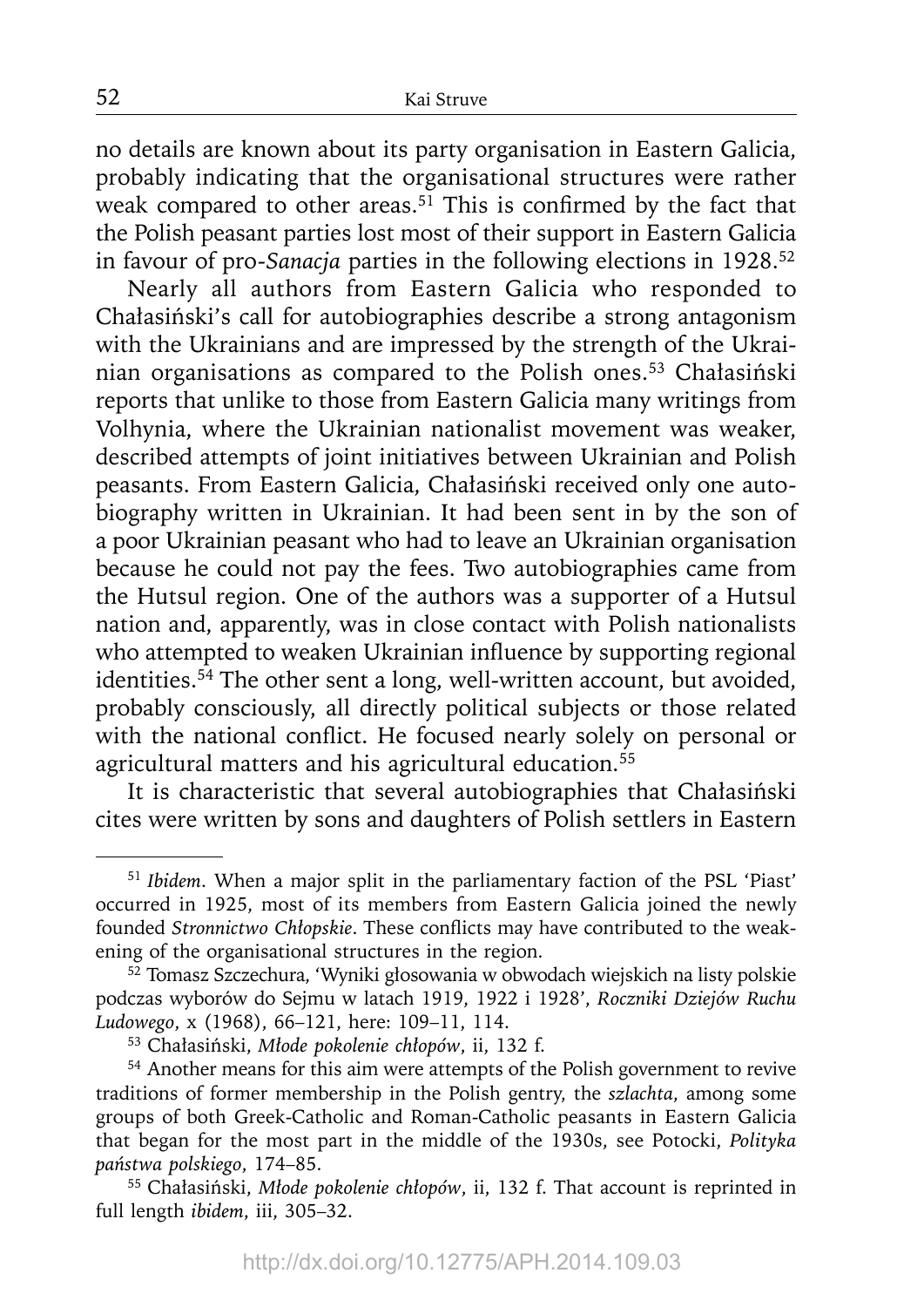Galicia. Apparently, their civic activism and Polish nationalism was much stronger than that of the indigenous Roman-Catholic and Polish speaking population. In the beginning of the 1920s many Poles, mostly peasants from Western Galicia, acquired land in Eastern Galicia that after the devastations of the war in that region was relatively cheap. This was not a part of the settlement of Polish veterans – 'the military settlement', that exacerbated relations between the Polish state and the local population in Volhynia and the northeastern borderlands –, but a mostly privately organised movement for economic reasons that, nevertheless, had a certain support from the administration and Polish political parties. When the legal basis and the institutions for implementing the land reform had been created in the beginning of the 1920s, they organised or regulated the settlement.56 Like the military settlement, also these settlers experienced a hostile relationship with their Ukrainian neighbours because for them the settlers were competitors for land of which the Ukrainian peasants believed that they had a right to.<sup>57</sup>

In view of a rising population and a lack of land in Western Galicia, the *Stronnictwo Ludowe* already before the war had supported the settlement of Polish peasants in Eastern Galicia. After the war the PSL 'Piast' propagated such a settlement similar to the military

57 When in September 1939 Polish state authorities dissolved, except for members of the Polish Police, Armed Forces and other officials, it was the settlers who were attacked by Ukrainian nationalist groups, but not the 'Mazurians', Andriĭ O. Rukkas, 'Zbroĭni zagony Organizatsiï ukraïns'kykh Natsionalistiv na Berezhan shchyni (veresen' 1939 r.)', in: *Ukraïns'kyi vyzvol'ny*ĭ *rukh*, 3 (2004), 145–59.

<sup>56</sup> Between 1919 and 1934, 11,192 of 14,817 farms subdivided from large estates in the voievodeships of Lvov, Tarnopol and Stanisławów were acquired by Polish settlers. It is estimated that between 44,000 and 55,000 Poles moved into Eastern Galicia as result of this settlement, see Vasyl' Smoleĭ, 'Pol's'ke sil's'kogospodars'ke osadnytstvo v Zakhidniĭ Ukraïni 1920-1939 rokiv', *Ukraïna v mynulomu*, ix (1996), 163–76, here: 168–71; Hryciuk, *Przemiany narodowościowe*, 86. Jan Bryl, a member of the Sejm for the PSL 'Piast' from Eastern Galicia, mentioned in February 1922 even 100,000 Poles who had moved to that region, *Piast*, no. 8, Feb. 19, 1922. Higher numbers are quoted also by Stephen M. Horak, 'Belorussian and Ukrainian Peasants in Poland, 1919–1939: A Case Study in Peasantry under Foreign Rule', in Ivan Volgyes (ed.), *The Peasantry of Eastern Europe*, i: *Roots of Rural Transformation* (*Comparative rural transformation series*) (Pergamon policy studies, 5, New York, 1979), 133–56, here: 138. On the military settlement in Volhynia and the northeastern voivodeships see Janina Stobniak-Smogorzewska, *Kresowe osadnictwo wojskowe 1920–1945* (Seria Wschodnia, Warsaw, 2003).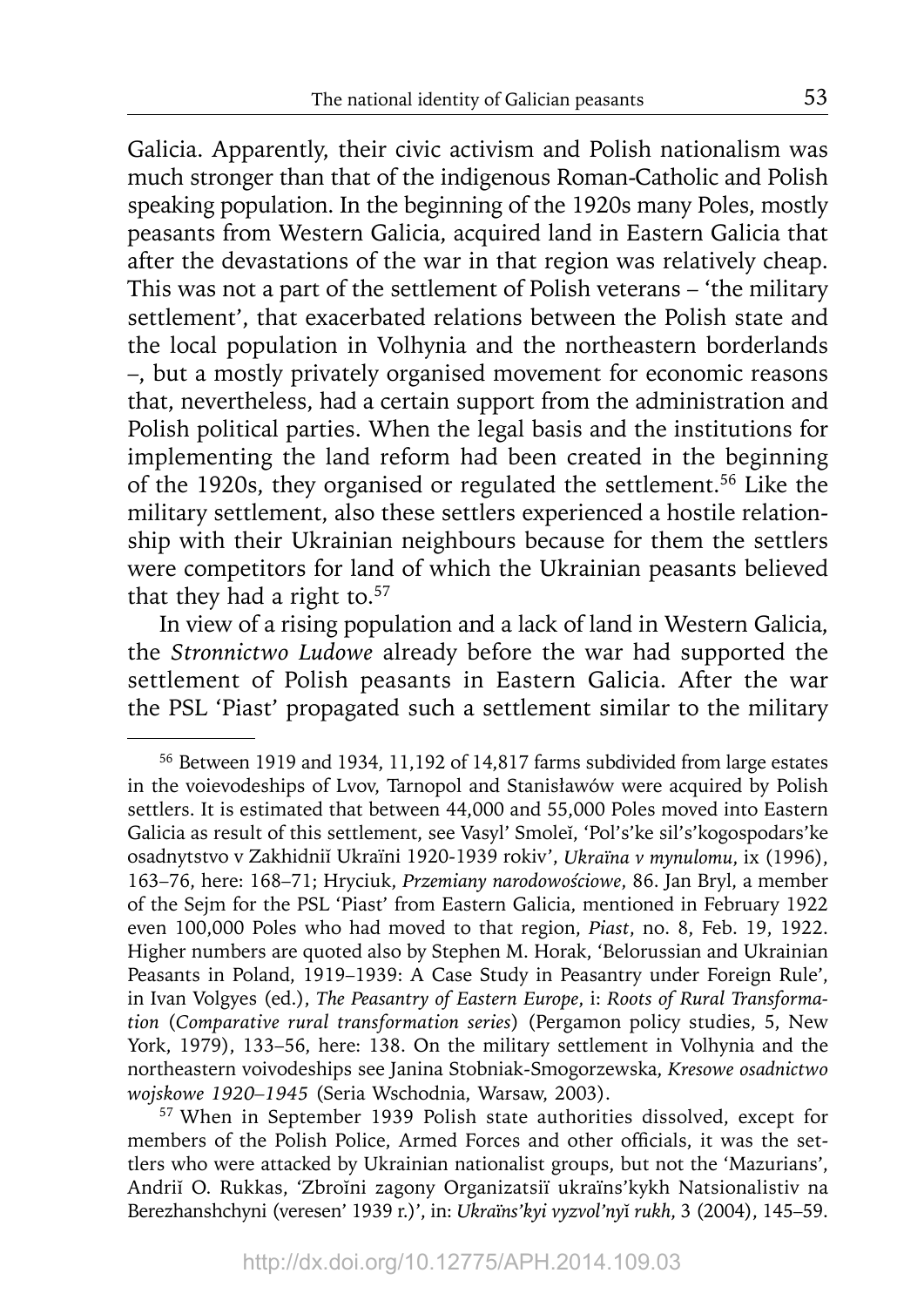settlement with nationalistic arguments that also had a resonance among the settlers. Already Bolesław Wysłouch's 'Programmatic Sketches' (*Szkice programowe*) of 1886, a foundational document of the peasant movement, had expressed the conviction that only those territories were in the secure possession of the Polish nation where Polish peasants settled. However, the *Szkice programowe* had resigned from the territories east of the river San for the Polish nation because they had a majority of Ukrainian inhabitants.<sup>58</sup> Later, the PSL and PSL 'Piast' kept only to the first of these two programmatic statements.<sup>59</sup>

Conditions for the settlers often were difficult. Referring to their role in the defense of the Polish national interests against hostile Ukrainians, the settlers demanded support from the Polish state.<sup>60</sup> Chałasiński included into his study a lengthy quote from the account of a settler's daughter who had moved to Eastern Galicia in 1921 from Mielec district in Western Galicia. Her parents had sold their house with half an acre and a cow for 120,000 Polish marks and acquired seven acres – four acres cropland and three acres forest –

59 So, e.g., in a joint declaration the PSL 'Piast's' deputies to the Viennese Reichsrat and the Galician Sejm from January 1918, demanded not only a land reform, i.e. the distribution of estate land between smallholders, but they declared also "in view of the fact that Poland's borders go as far as the Polish land is in possession of the Polish peasant … and that land is the basis of the nation's existence, the club of the PSL deputies determines as its dogma that for land that anywhere is in Polish possession and should go into other hands Polish peasants should have precedence"; *Materiały* źródłowe *do historii polskiego ruchu ludowego*, 4 vols. (Warsaw, 1966–7), i: *1864–1918*, ed. Krzysztof Dunin-Wąsowicz, 451 f. See also Wincenty Witos, *Moje wspomnienia*, i, 1, ed. Eugeniusz Karczewski and Józef Ryszard Szaflik (Dzieła wybrane, 1, Warsaw, 1988), 30 f. When in May 1920 Wincenty Witos pushed increasingly strongly for a law on land reform he also put forward the argument that in Eastern Galicia land of Polish estates was acquired by Ukrainian peasants without any control while Polish peasants suffered from a lack of land. He wanted a state controlled subdivision of estates that privileged Polish peasants, *Piast*, no. 21, May 23, 1920, 4; see also Andrzej Chojnowski, *Koncepcje polityki narodowościowej rząd*ó*w polskich w latach 1921–1939* (Polska Myśl Polityczna XIX i XX wieku, 3, Wrocław, 1979), 46.

60 This demand was adopted by the PSL 'Piast'. On Feb. 5, 1922 the PSL 'Piast' organised a meeting of settlers from Eastern Galicia in Lvov where their needs were discussed, *Piast*, no. 7, Feb. 12, 1922, 7. See also the speech of the PSL 'Piast' deputy Jan Bryl that he presented in the Sejm on Feb. 10, 1922, *Piast*, no. 8, Feb. 19, 1922, 4–7.

54

<sup>58</sup> Lato and Stankiewicz (eds.), *Programy stronnictw ludowych*, 39.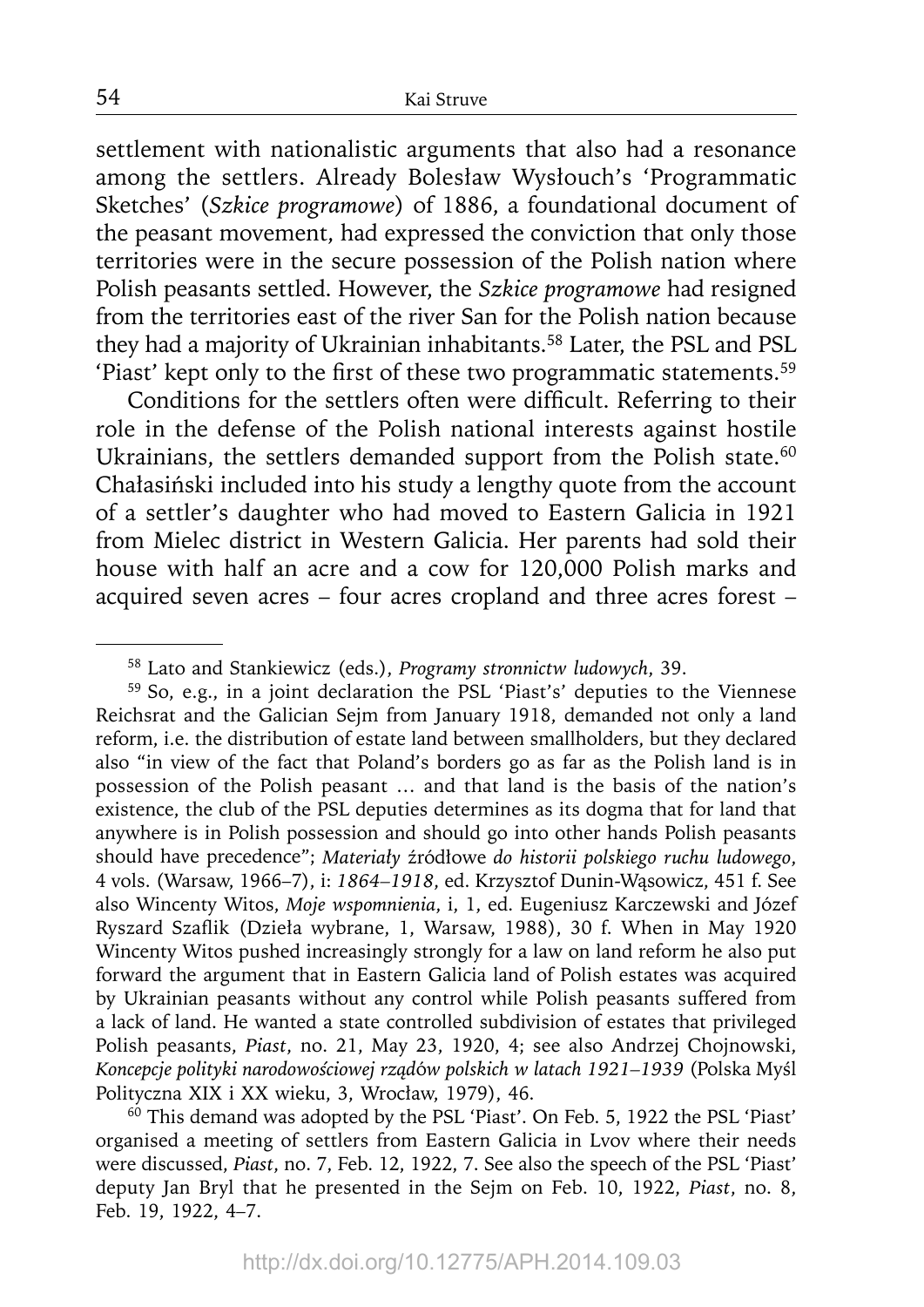near Stanisławów for 150,000 Polish marks. The land had laid waste as a result of the war. The author belonged to the radical peasant youth organisation Rural Youth Union (*Związek Młodzieży Wiejskiej*) 'Wici'. She phrased the motivation of her father to move to the east in very patriotic terms. They showed that she expected an economic reward as compensation for her father's active participation in the wars for Polish independence. At the same time the author struggles with a contradiction that characterised also the attitude of the Polish peasant parties towards the Slavic minorities. On the one hand there was the wish to acquire land in the East for Polish peasants and on the other hand the belief in shared social interests with the mostly peasant Ukrainians and Belarusians. The competition over land alienated the latter from the Poles while the peasant parties otherwise believed that respect for peasant social interests could also attract Ukrainians and Belarusians to the Polish state.<sup>61</sup> After having mentioned her father's dreams of an independent Poland while serving during WWI she referred to a statement of the peasant party politician Jan Dąbski who had negotiated the new Polish border in the east with the Soviets at the peace talks in Riga in 1921:

When in resurrected Poland the slogans of social reforms were proclaimed and Jan Dąbski said that in the East Poland rests on the white little peasant huts and not on the nobility's palaces, I then thought that the blood had not been spilled as well as the hunger and the war's adversities had not been suffered in vain. But then these huts in the East, on which Poland should rest, became disregarded and the system forgot them and the white huts in the East and the land, that had been spilled with plenty of Polish blood, went for next to nothing into the hands of Poland's enemies, the Ukrainians, because though they are our brothers they are, nevertheless, secret enemies of Poland who want to remove as many settlers as possible from Eastern Lesser Poland, and the governing elements do not care to prevent that and do not care for strengthening the Polish element in the borderlands<sup>62</sup>

<sup>61</sup> Such an attitude especially characterised the Galician PSL 'Piast'; Kai Struve, '"Chłopi z chłopami" albo "Ziemia polska dla Polaków". Das Verhältnis des *ruch ludowy* zu Weißrussen und Ukrainern bis 1939', in Grzegorz Kotlarski and Marek Figura (eds.), *Oblicza Wschodu w kulturze polskiej* (Poznańskie Studia Wschodoznawcze, Poznań, 1999), 99–122.

<sup>62</sup> Chałasiński, *Młode pokolenie chłopów*, ii, 144 (autobiography no. 1277/155, Wici).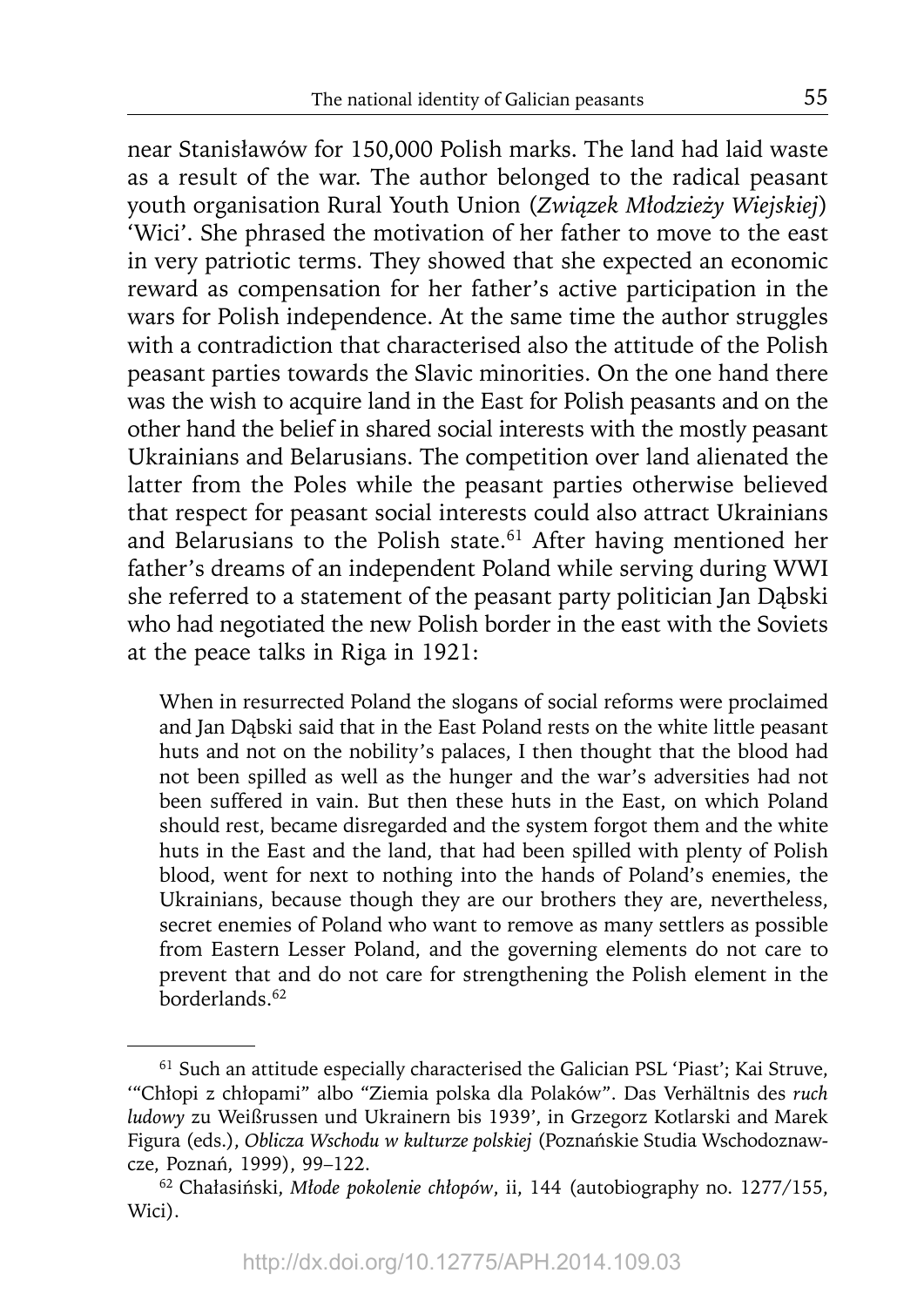Many of the settlers who had come to Eastern Galicia in the beginning of the 1920s left the region again in the following years. The authors of the autobiographies mention the hostile attitude of the Ukrainians as the main reason. But economic difficulties in establishing new farms certainly also played a major role.<sup>63</sup> So, for example, the son of a settler from a settlement near Stanisławów reported that from his community

already several sold and returned to the west and they sold into the hands of the Ukrainians. It should not happen that Polish fields go into the hands of the Ruthenians because we came here in order to Polonise. Who is guilty of that, I don't know, but it seems that the government is guilty.<sup>64</sup>

Ten of the originally 62 settlers in this settlement had sold their property to Ukrainians. The daughter of a settler who had moved from near Cracow to a village near Kolomija reported a somewhat different story about rising national antagonisms in the village. She had finished a teachers seminary in Kolomija and organised a female branch of the Riflemen's Association (*Związek Strzelecki*) in her village where 90 per cent of the inhabitants were Ukrainians, "in order to protect them [the girls/the women] from Ruthenisation." She attested to the other Poles who were not settlers a high degree of assimilation to the Ukrainians and a cautious attitude of the women to her organisational endeavor:

Only reluctantly they agreed to become members because they had no social sense and they did know only little about the fact that they are Polish. They were staying in the company of Ruthenian boys and talked to them in Ruthenian. Some even dressed in the Ruthenian way. They had embroidered shirts and skirts wide like umbrellas. They went to the Greek-Catholic church, but were not guilty of that because there was

64 Chałasiński, *Młode pokolenie chłopów*, ii, 136 (autobiography no. 663/88, Z.S.).

<sup>&</sup>lt;sup>63</sup> In July 1922 *Piast* wrote about a 'flight psychosis' among the settlers in Eastern Galicia, 'Zaprzepaszczenie osadnictwa na kresach wschodnich', *Piast*, no. 27, July 2, 1922, 5 f. The ethnologist Józef Gajek who did some field research in villages in the Tarnopol region in the 1930s concluded that the "so-called 'Witos'-colonisation failed nearly completely. About 85 percent of the wave of colonists has flown off again. Nevertheless, it created much discontent among the Polish and the Ruthenian population"; Józef Gajek, *Problemy etniczne i narodowościowe na Podolu. Odczyt zorganizowany w Tarnopolu staraniem Podolskiego Towarzystwa Przyjaciół Nauk*  (Tarnopol, 1937), 50; see also Hryciuk, *Przemiany narodowościowe*, 86.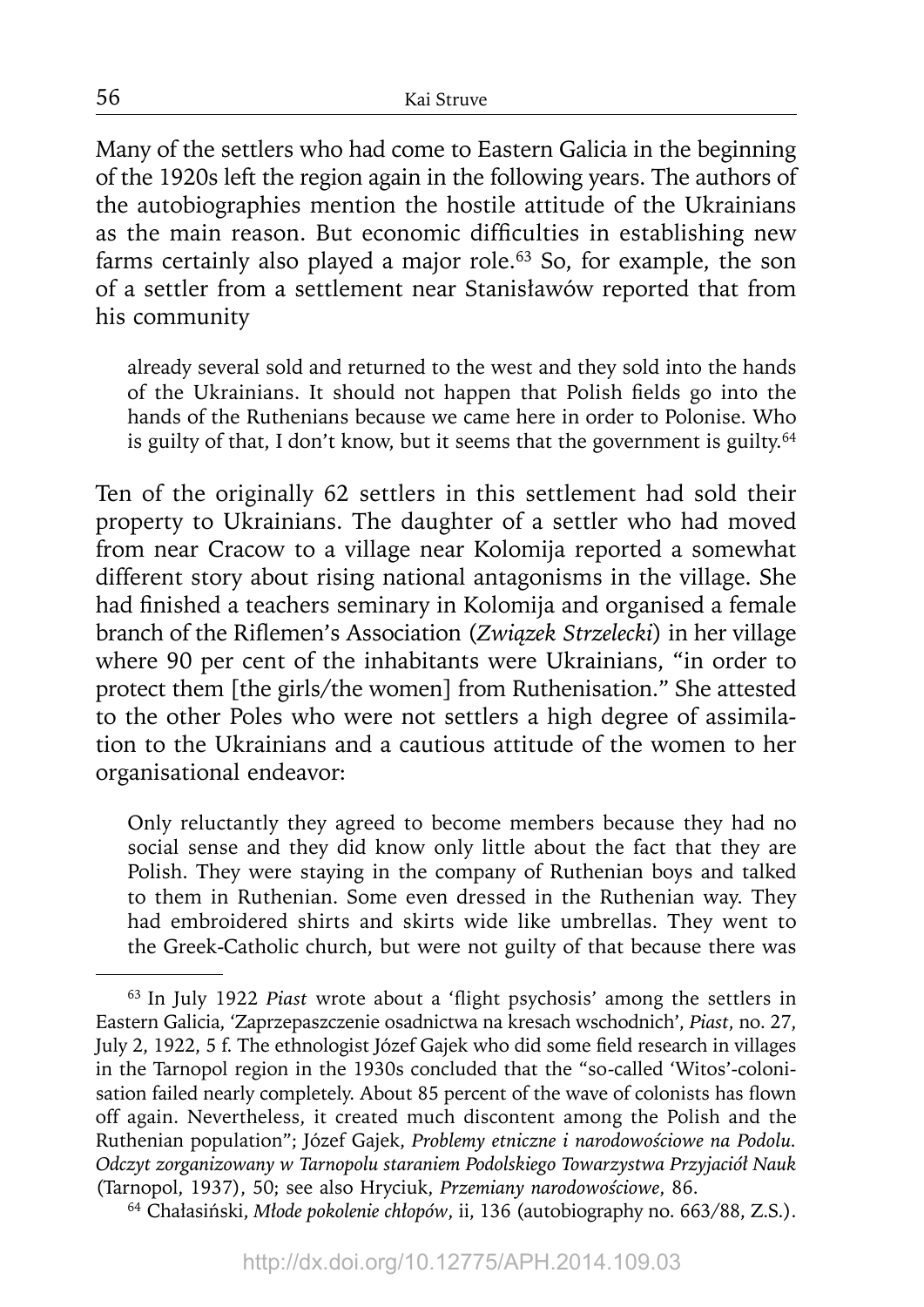no Roman-Catholic church in T. Some Poles could not stand the repulsive atmosphere of that village and sold everything and moved into a Polish village. Of course, Ruthenians bought the land ... .<sup>65</sup>

Also other Polish villagers from Eastern Galicia reported a continuation of assimilation of Roman-Catholic, Polish speaking peasants toward the Ukrainian majority. The son of a smallholder from Rudki district wrote that about 10 per cent of the 400 inhabitants of his village were Poles, but did not speak Polish. Only when he had organised a circle of *Związek Młodzieży Wiejskiej* they started to speak Polish. He had given lectures and taught them to sing Polish folk songs (!). For this work he had received death threats from Ukrainians. A leader of the Ukrainians had also threatened and violently attacked a Ukrainian women and a Pole who attended a barn dance organised by the Poles.<sup>66</sup>

Chałasiński concluded that the peasant character of the Ukrainian nationality attracted the Polish peasants to them:

The peasant character (*chłopskość*) of [Ukrainian] society is one of the most powerful sources of the attractiveness of Ukrainian society in relation to the Polish peasant. In everyday life the Ukrainian peasant is closer to the Polish peasant than the Polish professional (*inteligent*) … .

Chałasiński who argued here very much within a Polish national discourse, i.e. he apparently regretted the lack of assimilatory power of the Poles in relation to Ukrainians in rural areas, regarded as its reason the weakness of Polish organised society in Eastern Galicia.

<sup>65</sup>*Ibidem*, 134 (autobiography no. 241/35, Z.S.). The *Związek Strzelecki* had been founded in 1910 in Galicia and became the most important organisational base for the Polish Legion in the Austrian Army under Józef Piłsudski. In the interwar period the organisation was closely connected with the political camp of Józef Piłsudski and the Ministry of Military Affairs. In Ukrainian view, it was the most important Polish nationalist organisation in rural Eastern Galicia and was seen with strong hostility; Tadeusz Bogalecki, 'Związek Strzelecki a problem ukraiński w Drugiej Rzeczypospolitej', in Zbigniew Karpus, Waldemar Rezmer, and Emilian Wiszka (eds.), *Polska i Ukraina – sojusz 1920 roku i jego następstwa. Materiały z konferencji naukowej, Toruń 16–18 listopada 1995 r.* (Toruń, 1997), 473–84.

<sup>66</sup> Chałasiński, *Młode pokolenie chłopów*, ii, 136 (autobiography no. 1107/151, ZMW). See also the report of an activist of the *Katolickie Stowarzyszenie Młodzieży*  (Catholic Youth Association) from a village near Gródek Jagielloński with a similar story, *ibidem*, 136 f. (autobiography no. 538/197, K.S.M.) .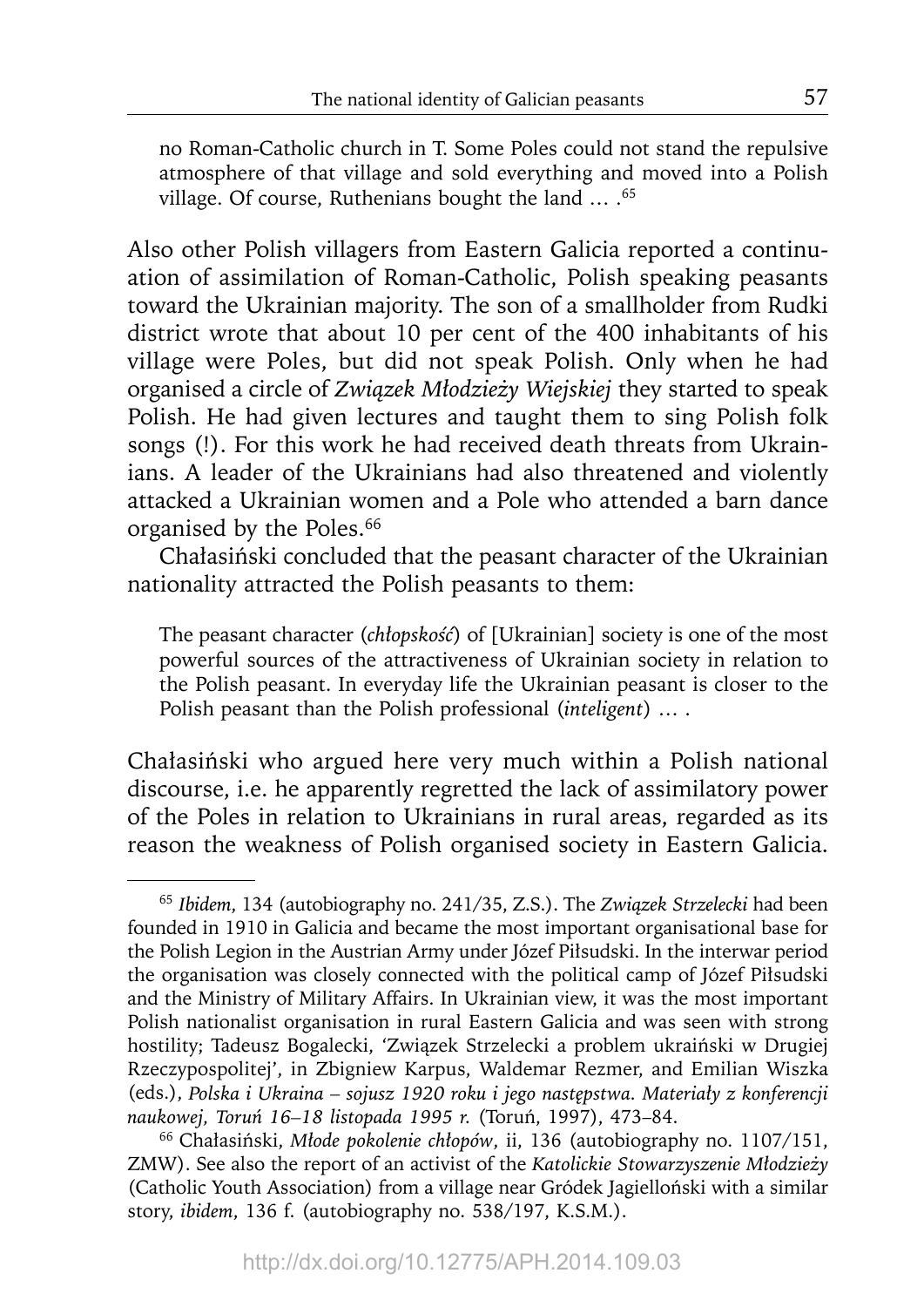In his view, the weakness resulted from the social-cultural division into *chłop* and *pan*. 67

Several of the autobiographies that he cites confirm such a view. A young villager from the district of Czortków observed that the social distance between Polish peasants and members of the Polish educated strata was larger than in the Ukrainian case. He saw here a problem in the Polish form of address *pan* that contained the heritage of the times of serfdom and that the villagers in relation with members of the intelligentsia often used *pan najjaśniejszy* ('Most Serene Lord') that contained such a meaning in an even stronger way.<sup>68</sup> The author of a report from Gródek Jagielloński (Ukr. Gorodok) district complained that half of the Poles in his village were "Poles only according to church register", but in reality they were Ukrainians. Asked for the reason of his attitude such a person would answer: "What kind of Pole I am, a Pole is a bourgeois". These Poles would also attend meetings in the Ukrainian *Prosvita* reading room. The author himself explained that he only started to feel as Pole when he attended school. Also the Polish language had been foreign to him.<sup>69</sup>

On the one hand radical Ukrainian nationalism was spreading in the villages in Eastern Galicia during the interwar period. On the other hand, many villagers kept far away from strong national selfidentification. Traditionally, belonging to the Latin rite was identified with Polishness. Many eastern Galician villagers who belonged to the Roman-Catholic church, however, did not pay much attention to such an alleged meaning of their religious denomination. In Eastern Galicia, the number of Roman-Catholic churches was relatively small and many villagers who had to go a long way to the next church did attend them only on more important holidays. In the meantime, they often attended Greek-Catholic churches in their villages. Often, this paved the way to losing connections with the Roman-Catholic parish and a final registering of former Roman-Catholic parishioners as members of the Greek-Catholic church. The Polish Roman-Catholic side accused the Greek-Catholic church of 'soul theft'.70 A peasant son

<sup>67</sup>*Ibidem*, 144 f. 68 *Ibidem*, 145 (autobiography no. 1176/87).

<sup>69</sup>*Ibidem*, 145 f. (autobiography no. 766/106, Z.S.).

<sup>&</sup>lt;sup>70</sup> This was the mechanism that Józef Gajek considered to be the most important factor in addition to the linguistic assimilation of Polish-speaking villagers to the Ukrainian majority population, Gajek, *Problemy etniczne.*